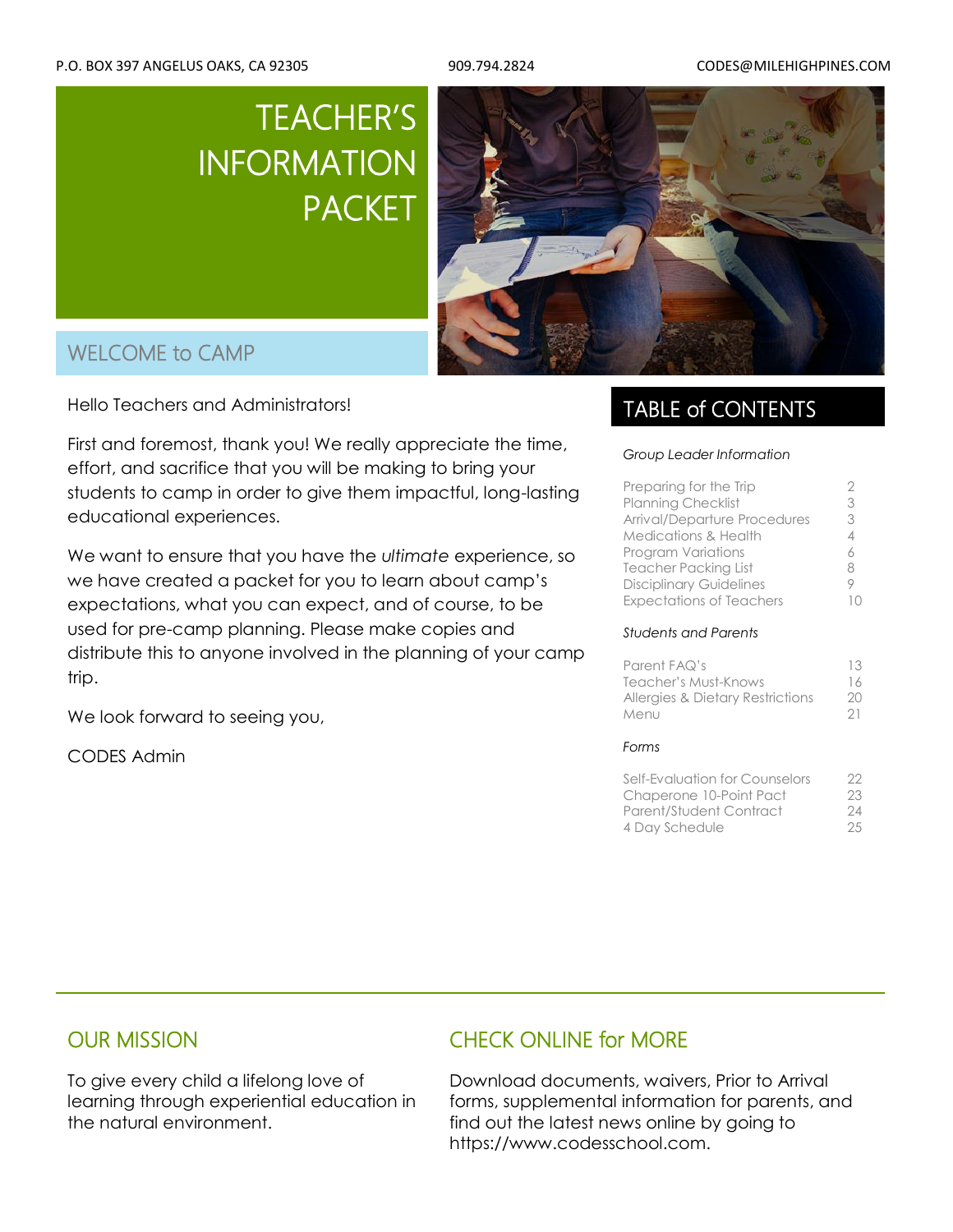

## PREPARING for CAMP

## RETURNING SCHOOLS

We are so glad to have you back! With every school that comes to camp, we strive to take note of each one's experience and to use your feedback to continuously improve our program to best meet your needs. We invite you to share with us both the good and the bad, things like: the ways your school has done things in the past, specific room requests, event flow preferences, favorite activities, etc. George Bernard Shaw once said that "progress is impossible without change", and here at CODES we want to partner with you to promote positive change in your students through outdoor education.

### PREPARING for the TRIP

- o Please use the Planning Checklist on pg 2 to prepare for your trip.
- o Cabin Group and Trail Group lists must be returned to CODES a minimum of **2 weeks prior to arrival**.
- o Health forms must be completed **6 weeks prior to arrival.** It is the school's responsibility to provide for students who may have physical or mental disabilities, or for students who need aides or additional support/supervision.
- o Teachers or a school health professional is responsible for communicating medical needs, dietary needs, or any other special student needs **1 month prior to arrival** via the Prior to Arrival form (found here [www.codesschool.com/prior-to-arrival-form\)](http://www.codesschool.com/prior-to-arrival-form).
- o Cabin lists must be gender specific. Once we receive your Prior to Arrival form, we will send you the exact names and number of cabins you will need based on your exact number of students. This last count of attendance will also determine your final bill.
- o Trail Groups are co-ed. Please keep Trail Groups around the same size (15-22 students) and relatively equal in gender ratios.
- o Keep a copy of the General Release Waivers if you will not be issuing refunds to parents whose children could not attend camp and did not notify you within **2 weeks prior to the camp start date.** This is our refund policy, and we will redirect parents to the school for all refunds. If a refund **prior to 2 weeks** is requested, **we will issue payment back to the school**, not to individual parents.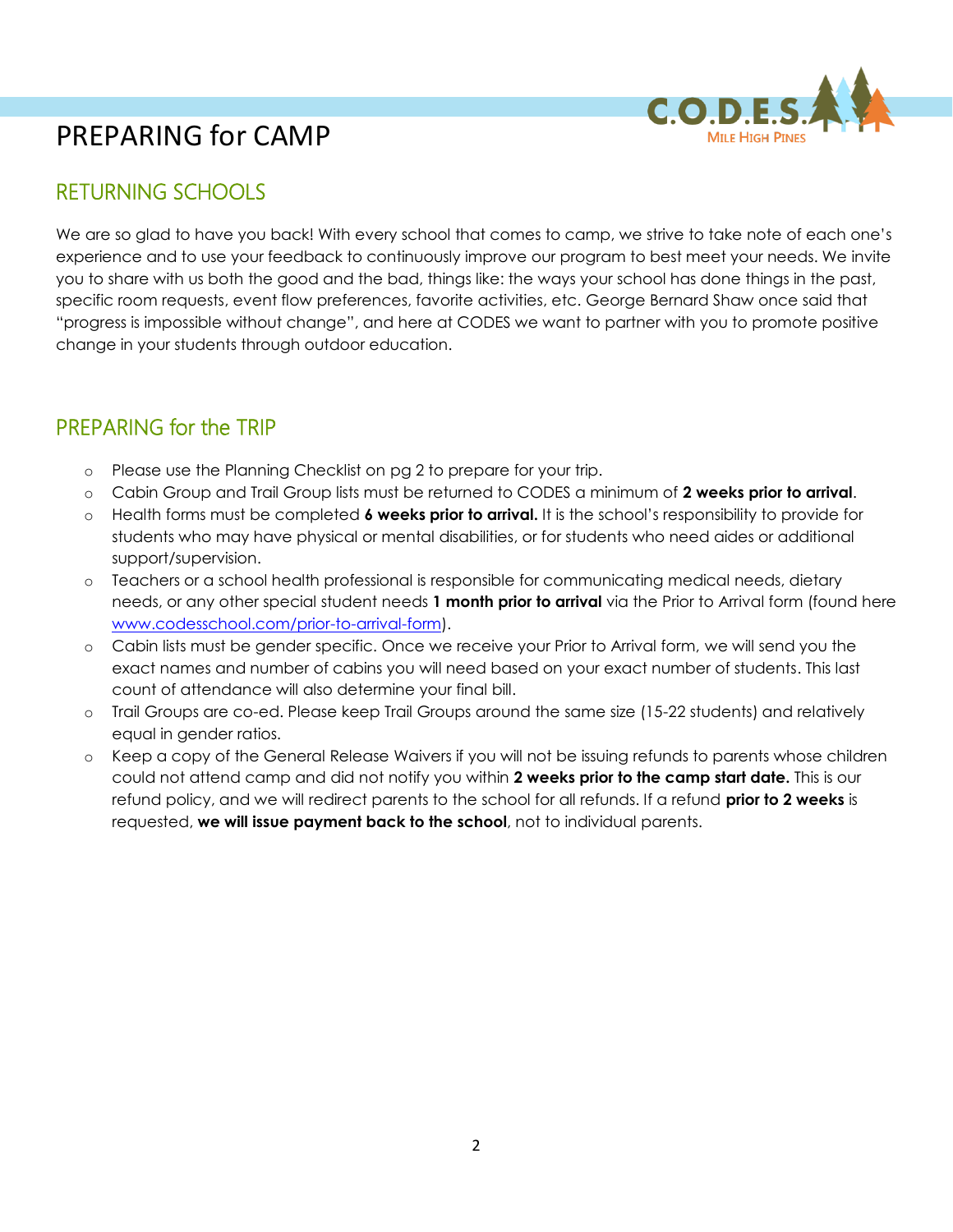# PLANNING CHECKLIST

| 12 Months - 3 Months before Arrival                                                                                               |
|-----------------------------------------------------------------------------------------------------------------------------------|
| Take a tour of Mile High Pines. Call (909) 794-2824 to book a tour.                                                               |
| Sign the Contract—your spot is not reserved until we receive your contract AND the 10% deposit.                                   |
| Fundraise.                                                                                                                        |
| Begin to recruit Chaperones (if your school has opted to bring their own).                                                        |
| 3 Months - 1 Month before Arrival                                                                                                 |
| Arrange bus transportation.                                                                                                       |
| Meet with all participating teachers, students, and parents to discuss the CODES program.                                         |
| Distribute all forms to parents and notify them of all deadlines. Forms must be completed 6 weeks prior to                        |
| arrival.                                                                                                                          |
| Distribute the student packing list. Reinforce that they must bring a backpack, a water bottle, and<br>multiple writing utensils. |
| Discuss trip goals, behavioral expectations, and consequences of misbehavior at camp with students.                               |
| You may wish to create a behavior contract for your students and have both the parent and student                                 |
| sign it ( $pg 22$ ). Parents must know that they are REQUIRED to pick up their student should they be                             |
| dismissed from the program for any reason.                                                                                        |
| Finalize the number of students and adults attending camp.                                                                        |
| Make arrangements for a designated emergency vehicle (1 teacher MUST drive their own vehicle to                                   |
| camp, no exceptions).                                                                                                             |
| Ensure all teachers attending camp read the "Expectations for Teachers" (pg 9) and "4 Day Schedule"                               |
| (pg 23).                                                                                                                          |
| Complete background checks on all Chaperones attending camp who are not school employees.                                         |
| Send 25% deposit (indicated in your contract) to CODES. This is due no later than 90 days prior to arrival.                       |
| 1 Month - 1 Week before Arrival                                                                                                   |
| Complete the Prior to Arrival forms online. This is due no later than 30 days prior to arrival.                                   |
| Complete Trail Group assignments. You will receive this form upon receipt of the Prior to Arrival form.                           |
| Complete Cabin Group assignments. You will receive this form upon receipt of the Prior to Arrival forms.                          |
| Submit Trail Group and Cabin Group assignments to CODES 2 weeks prior to arrival.                                                 |
| Check bus schedule. Arrival to camp should be between 10-10:30am on the first day and departure no                                |
| later than 11am on the last day.<br>Ensure that the final payment will be ready by the first day of camp.                         |
| Bring a copy of the Cabin Group and Trail Group assignments for each teacher.                                                     |
| Day of Arrival                                                                                                                    |
| The CA Dept. of Public Health requires that each student is screened before attending camp. Students                              |
| may not attend if they have lice, bed bugs, influenza, or any other contagious disease/illness.                                   |
| Ensure that students do not bring contraband. Phones, weapons, gum, or any other item that is                                     |
| prohibited at school is considered contraband.                                                                                    |
| Ensure that students turn in all medications, that they are properly labeled and stored (in Ziplocs), and                         |
| that they are on the same bus that the student is on (this includes inhalers).                                                    |
| Ensure that all luggage is labeled with the corresponding student's name before leaving school.                                   |
| Upon arrival, immediately give all medications and forms to CODES Administrative staff. Please have                               |
| them out and ready to go.                                                                                                         |
| Notify CODES Administrative staff of any last minute changes in student attendance or ETA.                                        |
| Give your final payment to CODES Administrative staff.                                                                            |
| Get ready to have an amazing time at camp!                                                                                        |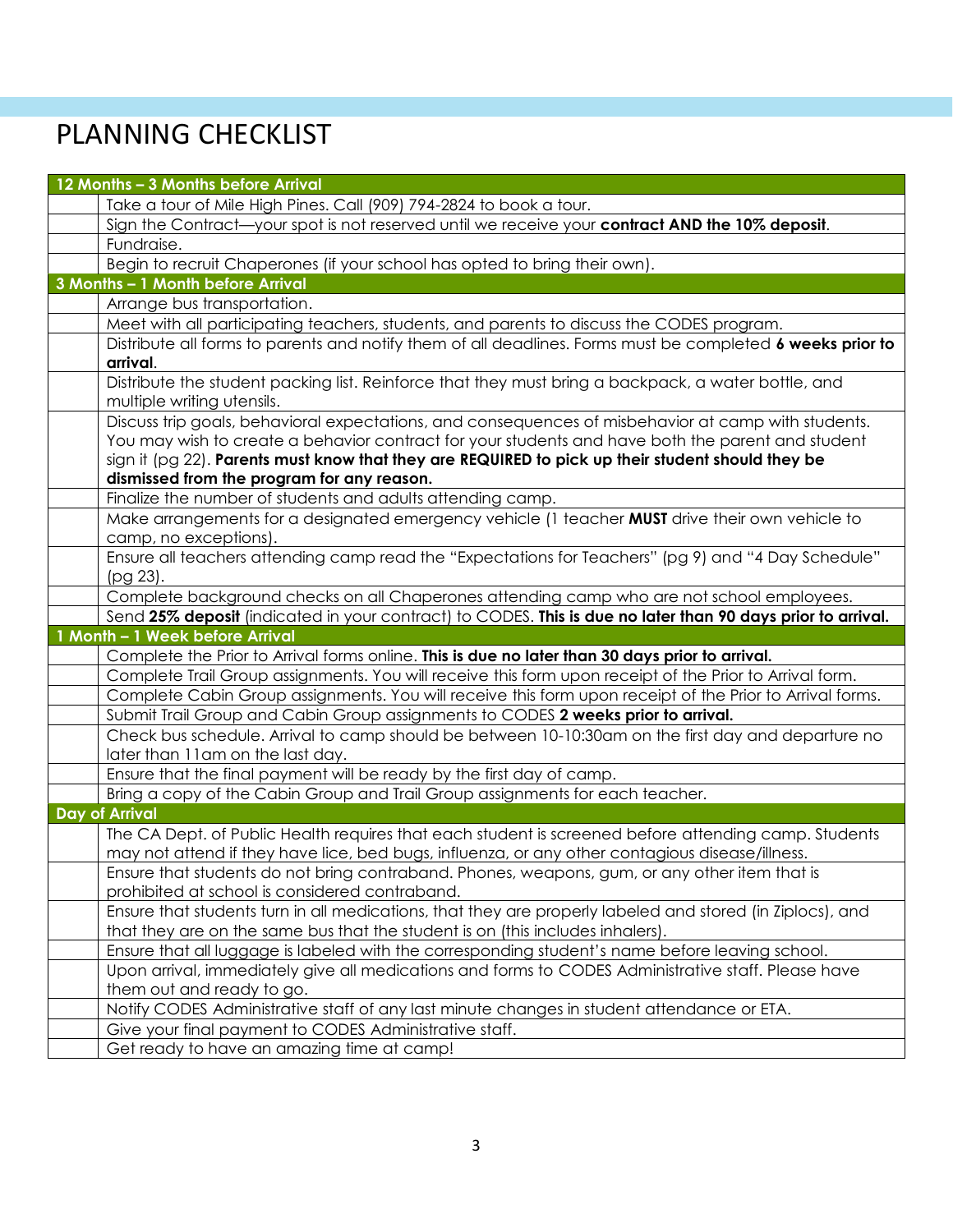## ARRIVAL PROCEDURES

On arrival day, please call ahead to let us know when your buses are leaving the school. We also appreciate updates about transportation delays. We like to have an estimated time of arrival so our staff can greet the buses. Please plan to arrive **between 10-10:30am**. Once on campus, our staff will greet your group, give students instructions about unloading, and usher your students into an orientation meeting where they will go over camp rules and expectations (please brief them in advance). Teachers will also have an orientation meeting with CODES Administrative staff to briefly go over the schedule and our teacher expectations for the week. Please **use this time to ask any questions you have about camp and share any of the following important information:**

- o Changes in the number of students at camp
- o Students who will arrive late or depart early
- o Students that need to change Cabin Groups or Trail Groups
- o Students who had a recent injury or who are having behavioral issues

### DEPARTURE PROCEDURES

If there are multiple schools in camp, please make sure that your school's luggage is placed in the proper location to prevent luggage from being put on the wrong bus. Before you get on the bus, all student medication will be returned to you and should be placed on the bus with the corresponding student. **You will not receive any forms back**. Our last organized activity ends at 10:45am, it then takes about 15-20 min to load the buses. Please notify bus companies that you plan to **leave no later than 11am**. If you have multiple buses please let us know how you would like students to be dismissed from the final assembly to the buses.

### **MEDICATIONS**

\*\*All medications **MUST be in the original box or bottle** it was purchased in, and it **MUST have the administering information** on the packaging. **Loose medication cannot and will not be administered**. \*\*

A signed physician's note is required if:

- 1. The prescription label is in another language.
- 2. The prescription does not match the dosage the parent/guardian would like administered.
- 3. The medication is not intended for its prescribed use. **Please refrain from sending these types of medications.**
- 4. The medication is not intended for the age of the student. **Please refrain from sending these types of medications.**

#### **Labeling Medications**

- 1. Write the student's name on the medication box or bottle.
- 2. Place each student's medication in a Ziploc bag. If a student has multiple medications, place them all in the same bag.
- 3. Write the student's name and the name of the medication on the Ziploc bag.
- 4. Do not put the Medical Form in the bag.

#### **Other Languages and Forms**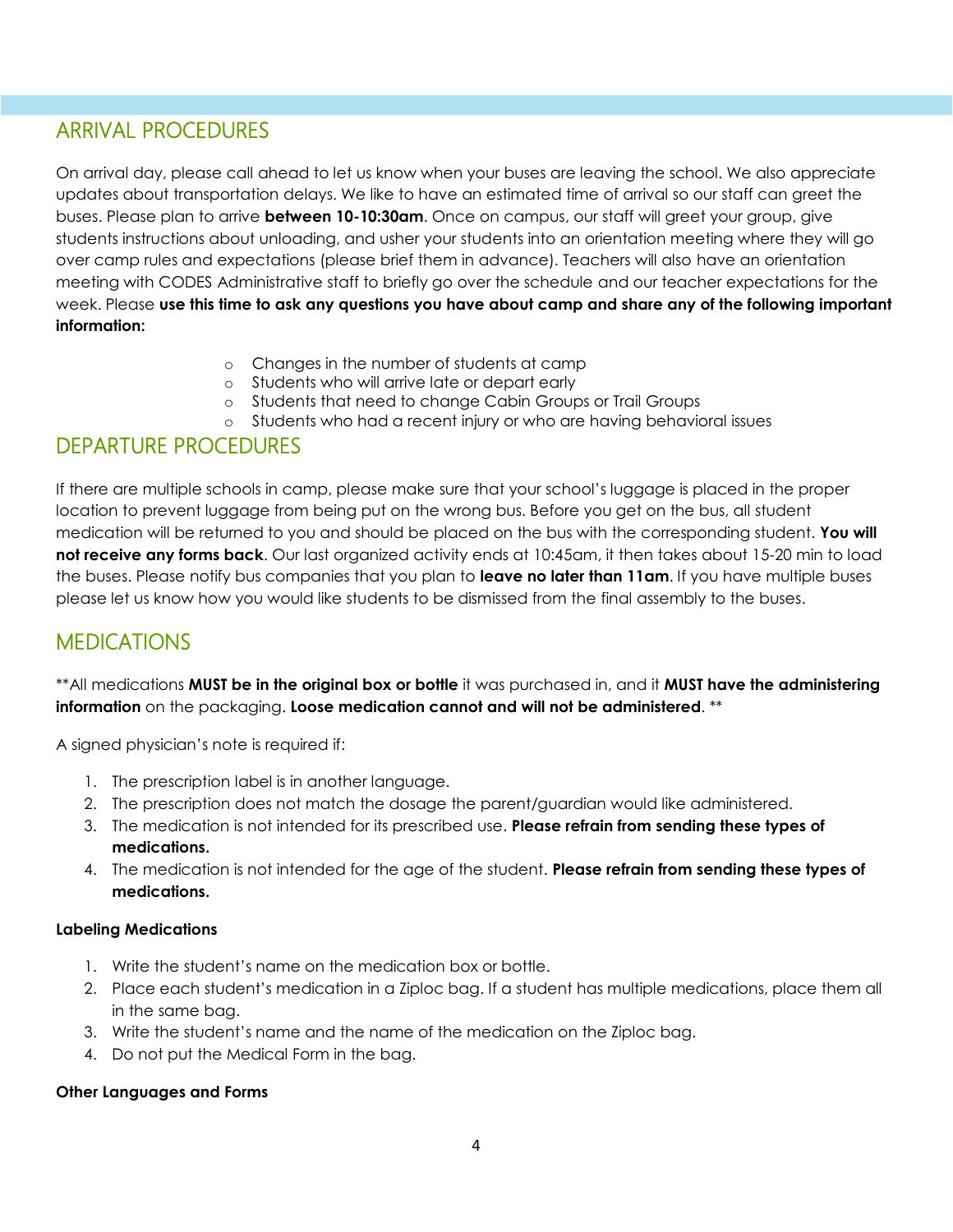- 1. CODES cannot accept any medication that is not labeled or prescribed **in English.**
- 2. CODES cannot accept Medication Forms or General Release Waivers that are not **in English.**

## MEDICATIONS (cont'd)

3. CODES cannot accept a school release form, medication form, or any other paperwork in lieu of the CODES provided forms unless it is supplementary to enact as a standing order from the school.

#### **Packing for Multiple Buses**

- 1. Please place all medications in a box that is both **accessible** and on the bus with the student to who the medication belongs.
- 2. Clearly mark and list the student's name on each box so our staff can return them to you in the proper boxes upon departure.

#### **Organizing Paperwork**

- 1. Please staple the General Release Waiver and Medication Form together for each student. You will not receive these forms back at the end of camp; make copies if needed. Unless there is a specific order or protocol in place at your school that will need to be instated at camp, we do not need your school/district's paperwork. (Notify camp prior to arrival if this is the case).
- 2. Organize all forms alphabetically by **LAST NAME**, not by class or bus.

#### **24 Hour Screening Form**

This form can be completed by a teacher or school nurse. By order of the CA Department of Public Health, individuals cannot attend camp if they have lice (nits, nymphs or adults), bed bugs, influenza, or any other communicable/contagious disease. During the course of camp, if any student or adult shows symptoms of a communicable/contagious disease (e.g. chicken pox, measles, norovirus) he/she will be sent home at the earliest opportunity. This policy is in consideration of the affected individual's comfort as well as the health and well-being of the remaining students and teachers. You do not need to send us a form unless a student was found to be ill and given an exemption to attend camp.

#### **Medications to Bring and Not to Bring**

- 1. In order to serve your students quickly and effectively, and to tend to those who have serious medical needs, please discourage parents from sending:
	- o Vitamins (doctor's note is required)
	- o Essential oils (doctor's note is required)
	- o Over-the-counter, generic pain reliever (we have this on-site)
	- o PediaSure or similar dietary supplements (doctor's note is required)
	- o Allergy medication for students who rarely have seasonal allergies (unless they need it daily or have a severe allergy)
- 2. Check that parents: **DO NOT SEND** medications intended for adults (a doctor's note is required for these); medication that the student has never tried at home (there are many risks involved when a student tries a new medication and this should be done with access to the student's pediatrician); or medications that are not being used for the intended, labeled purpose (i.e. using Benadryl as a sleep aid).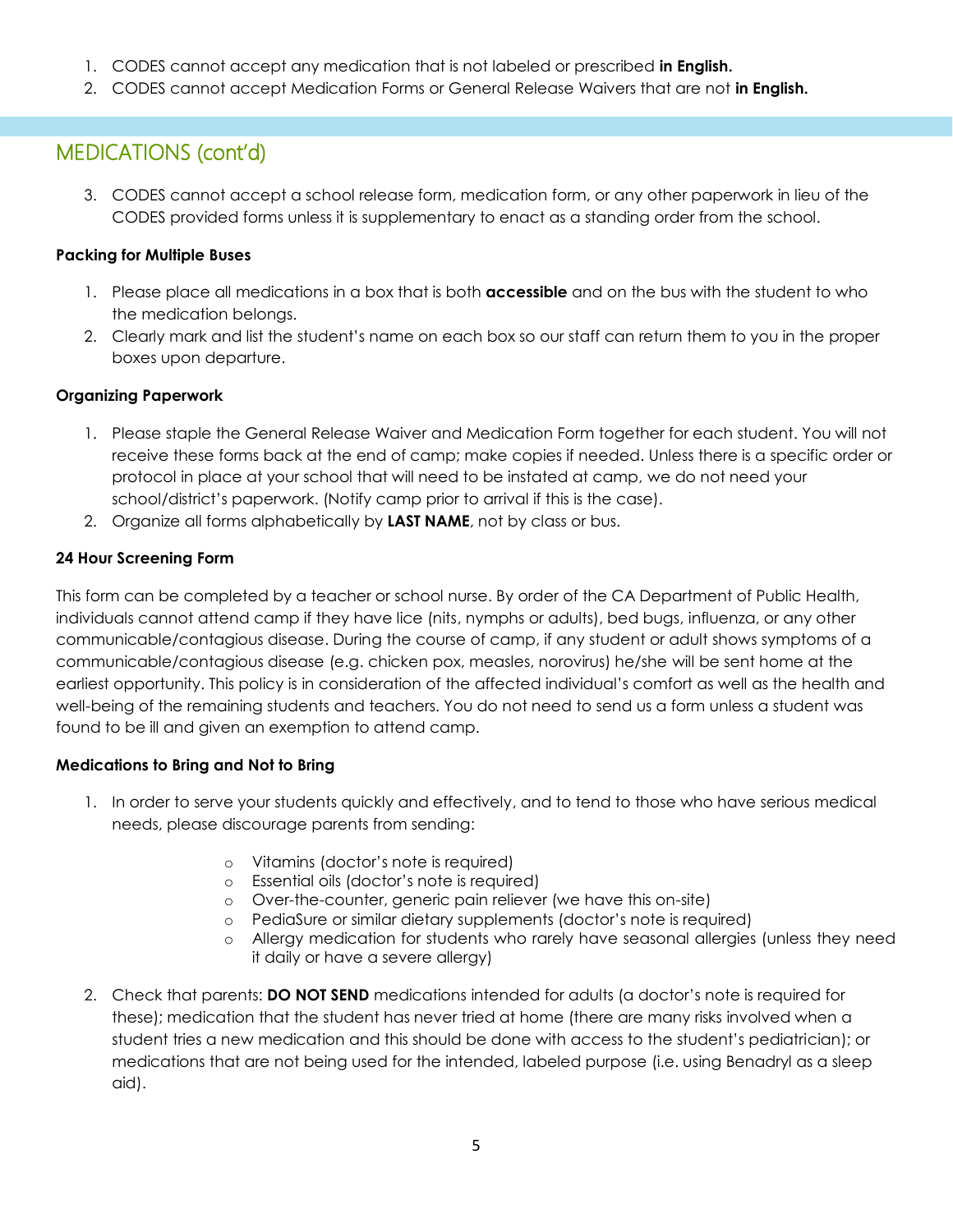3. Please **SEND** medication that a student needs routinely, in an emergency (e.g. Epipens), or for recovery from an injury or illness (e.g. antibiotics, prescription pain medication).

### PROGRAM VARIATIONS

#### **One Day Field Trips**

If you are planning on coming to camp for a field trip, you will be asked to choose two or three courses, depending on the group's size, from those offered in our outdoor education curriculum and our leadership curriculum. CODES does provide meals for field trips at an additional cost, otherwise please remember to have your students pack a lunch, and to provide at least one Chaperone per Trail Group (typically 15-22 students). A Prior to Arrival form (found here: [http://www.codesschool.com/prior-to-arrival-form\)](http://www.codesschool.com/prior-to-arrival-form) must also be submitted one month in advance.

#### **Leadership Camp**

Please follow the same procedures for Leadership Camp as you would for CODES (outdoor science school). Leadership Camp is a great experience for both students and teachers alike! As a teacher you will have the opportunity to observe your students in an environment that challenges them in critical thinking and leadership principles. Our program focuses on seven leadership principles: communication, goal-setting, courage, effective teamwork, delegation, vision, and recognition of strengths and weaknesses. This program is adaptable to students in 3<sup>rd</sup> through 12<sup>th</sup> grade.

#### **Classes**

- o **Initiatives**: Students will be presented with a variety of games, challenges, and puzzles that they must solve as a group by learning the principles of: using effective communication and delegation to reach a common goal; the importance of taking the initiative and cooperation; and how to maximize their strengths and embrace their weaknesses.
- o **Leadership through Nature**: Students will participate in activities, including meeting our live animal collection, which will help them understand the principles of leadership as it is demonstrated in the plant and animal kingdoms. They will embrace their wild side and learn the importance of: vision; using the right tools for the job; self-control; and drive/ambition.
- o **Leadership after Dark**: Students will move outside of their comfort zones and experience how the wilderness changes once the sun goes down. This class will ask students to confront fear: the fear of confrontation, rejection, and the unknown. It will offer lessons in: leading with courage; exercising wisdom and discernment; and having integrity.
- o **Rock Wall, Low Ropes**: Students will experience this two-component class that is made of teambuilding challenges and a high ropes course offering them the chance to climb to the top of our 40ft Rock Wall. The only way to reach a goal is to set one, and that is exactly what this class will impress upon students: the principles of goal-setting; encouragement; and the application of the scientific method as a problem-solving tool.
- o **Survival**: Students will enter the San Bernardino National Forest as wary campers and exit as new survivalists. Through friendly competition, student teams will elect a leader and compete to stay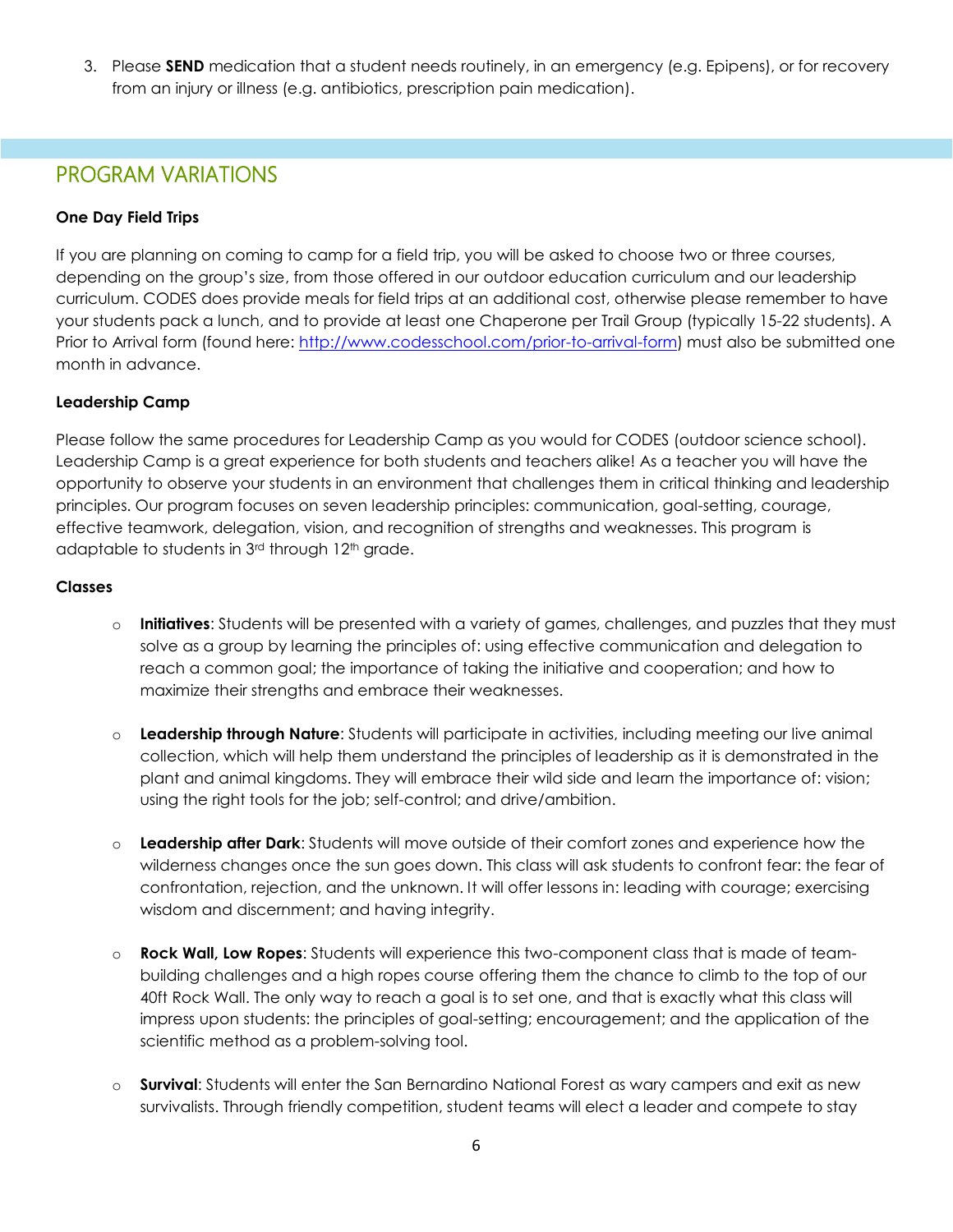alive (under the watchful eyes of our Naturalists) by building shelters, procuring food and water, creating fire, and orienteering. This class will develop students' critical thinking skills and promote cooperation and leadership in a (hypothetical) crisis.

## PROGRAM VARIATIONS (cont'd)

#### **Night Programs**

- o Campfire: Students will have a blast as they gather around the campfire to enjoy s'mores and to participate in a hilarious, camp patented game show. Watch out for pies in the face and chubby bunny contests!
- o Star Wars or Who Dun It?: Students will have to use teamwork to defeat the evil Empire (camp staff) in Star Wars or to solve the mystery of Who Dun It in these staff favorite, all-camp games.

#### **CODES**

Our outdoor education program, CODES, focuses on the CA Next Generation Science Standards (NGSS). Our Naturalists use lecture presentation, gamification, and experimentation to create experiential learning opportunities for students. Although we do have a set schedule and classes based on the students' grade, we love to hear about the topics you have been focusing on with your students or those you would like us to reinforce. Standard classes include:

| <b>Class</b>                            | <b>NGSS</b>                                                                                                                                                                                                               | <b>Topics Covered</b>                                                                                                                             |
|-----------------------------------------|---------------------------------------------------------------------------------------------------------------------------------------------------------------------------------------------------------------------------|---------------------------------------------------------------------------------------------------------------------------------------------------|
| Introduction<br>to<br><b>Ecosystems</b> | 5-LS2-1: Interactions, Energy & Dynamics<br>MS-LS2-1, MS-LS2-2, MS-LS2-3, MS-LS2-4: Ecosystems: Interactions,<br>Energy & Dynamics<br>MS-LS1-1: From Molecules to Organisms: Structures & Processes                       | Interdependence, Abiotic,<br>Biotic, Food Web,<br>Decomposers, Soil Layers,<br>Mixed Coniferous, Chaparral,<br>Riparian, Lentic                   |
|                                         |                                                                                                                                                                                                                           |                                                                                                                                                   |
| <b>Consumers</b>                        | 5-LS2-1: Interactions, Energy, & Dynamics<br>5-PS3-1: Energy<br>MS-PS1-3: Matter & Its Interactions<br>MS-LS1-4: From Molecules to Organisms: Structures & Processes<br>MS-LS4-4: Biological Evolution: Unity & Diversity | Herpetology, Mammalogy,<br>Ornithology, Food Web,<br>Specialization, Native Bird ID,<br>Adaptations, Stewardship,<br><b>Animal Classification</b> |
|                                         |                                                                                                                                                                                                                           |                                                                                                                                                   |
| <b>Producers</b>                        | 5-LS1-1, MS-LS1-4: From Molecules to Organisms: Structures &<br>Processes<br>MS-PS1-3: Matter & Its Interactions<br>MS-LS1-6: From Molecules to Organisms                                                                 | Producers, Food Web,<br>Photosynthesis, Plant<br>Anatomy, Native Plant ID,<br>Dendrochronology,<br><b>Medicinal Plants, Seed</b><br>Dispersal     |
|                                         |                                                                                                                                                                                                                           |                                                                                                                                                   |
| Watershed                               | 5-PS1-2: Matters & Its Interactions<br>MS-ESS2-1, MS-ESS2-4: Earth's Systems                                                                                                                                              | Watershed, Topography,<br>Water Cycle, Stewardship,<br>The Scientific Method,<br>Riparian, Lentic                                                 |
|                                         |                                                                                                                                                                                                                           |                                                                                                                                                   |
| <b>Night Hike</b>                       | 5-ESS1-1, MS-ESS1-1: Earth's Place in the Universe<br>MS-LS1-8: From Molecules to Organisms: Structures & Processes                                                                                                       | Astronomy, Rods & Cones,<br>Eye Anatomy, Senses,<br>Nocturnal Animals, Nocturnal<br>Adaptations,<br>Triboluminescence                             |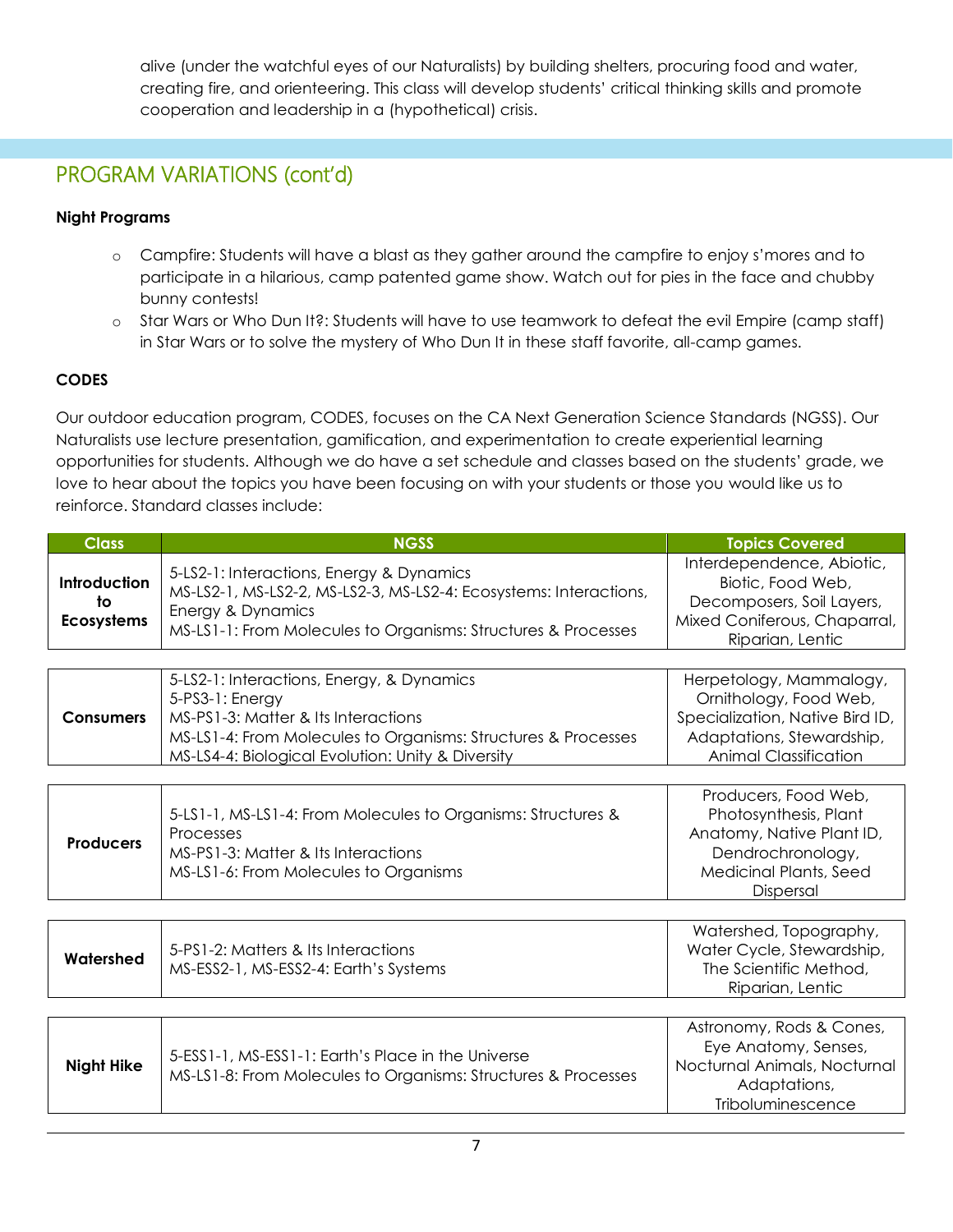#### **Review Review Review Review Review Review Review Review Review Review Review Review Review Review Review Review Review Review Review Review Review Review Review Review Revie**

TEACHER'S PACKING LIST

- o Extra socks & shoes/waterproof boots (for winter)
- o Rain jacket/winter coat (check Big Bear City weather before arriving
- o Toiletries (linens are provided)
- o Water bottle (24oz+)
- o Backpack
- o Sunscreen
- o Sunglasses
- o Camera
- o Flashlight
- o Clothes for 4 days (layers are best)
- o Chapstick
- o Cabin Group & Trails Group lists
- o Bus list (how you want students on the bus)

Teachers will stay in the Summit Lodge in private hotel style rooms with bedding and towels provided. The shared common area has a fireplace, couches, dining area, and kitchenette complete with a microwave, full size fridge, coffee maker, and dishes. Coffee is available 24hrs/day in the Dining Hall as well.

### DISCIPLINARY GUIDELINES

- o Teachers are responsible for assisting with disciplining students in classes, while dining, and during other assemblies. Our staff will take their cues from the teachers; you know your students better than we can within a four day period. Please let us know which students may need extra attention.
- o We give students "Time Outs" in 5 min increments for behavioral violations (see chart below). If the unacceptable behavior persists after 4 consecutive violations, the lead teacher will make the decision about whether the student should be sent home, whether school consequences will result from their behavior, whether the student will lose a camp privilege, etc.
- o Teachers are responsible for calling parents **and** for waiting with a student who needs to be sent home.
- o At least one teacher will be **required to supervise TOs** at the beginning of each Rec Time. You will refer to the list in the office. Make sure the students are sitting away from one another and that they are silent. If they move from their spot, talk, or behave inappropriately their TO will restart.

| <b>Minor Violations</b>                                                 | <b>Minimum Consequence</b> | <b>Maximum Consequence</b> |
|-------------------------------------------------------------------------|----------------------------|----------------------------|
| Name calling/excessive teasing or bullying                              | Verbal Warning             | 15 min TO                  |
| <b>Tardiness</b>                                                        | Verbal Warning             | 15 min TO                  |
| Foul language                                                           | Verbal Warning             | 15 min TO                  |
| Wandering without permission                                            | Verbal Warning             | 15 min TO                  |
| Repeatedly disrupting activities/repeatedly not<br>following directions | Verbal Warning             | 15 min TO                  |
| Repeated disruption in cabin after Lights Out                           | Verbal Warning             | 15 min TO                  |
| Inappropriate gesture or conversation                                   | Verbal Warning             | 15 min TO                  |
| <b>Major Violations</b>                                                 | <b>Minimum Consequence</b> | <b>Maximum Consequence</b> |
| Fighting or Stealing                                                    | 15 min TO                  | Immediate dismissal        |
| Any activity that is inherently dangerous to self or<br>others          | 15 min TO                  | Immediate dismissal        |
| Outright defiance                                                       | 15 min TO                  | Immediate dismissal        |
| Intentionally destroying property                                       | 15 min TO                  | Immediate dismissal        |
| Cabin raiding/pranks                                                    | 15 min TO                  | Immediate dismissal        |
| Unauthorized leaving of cabin/entering a cabin of                       | 15 min TO                  | Immediate dismissal        |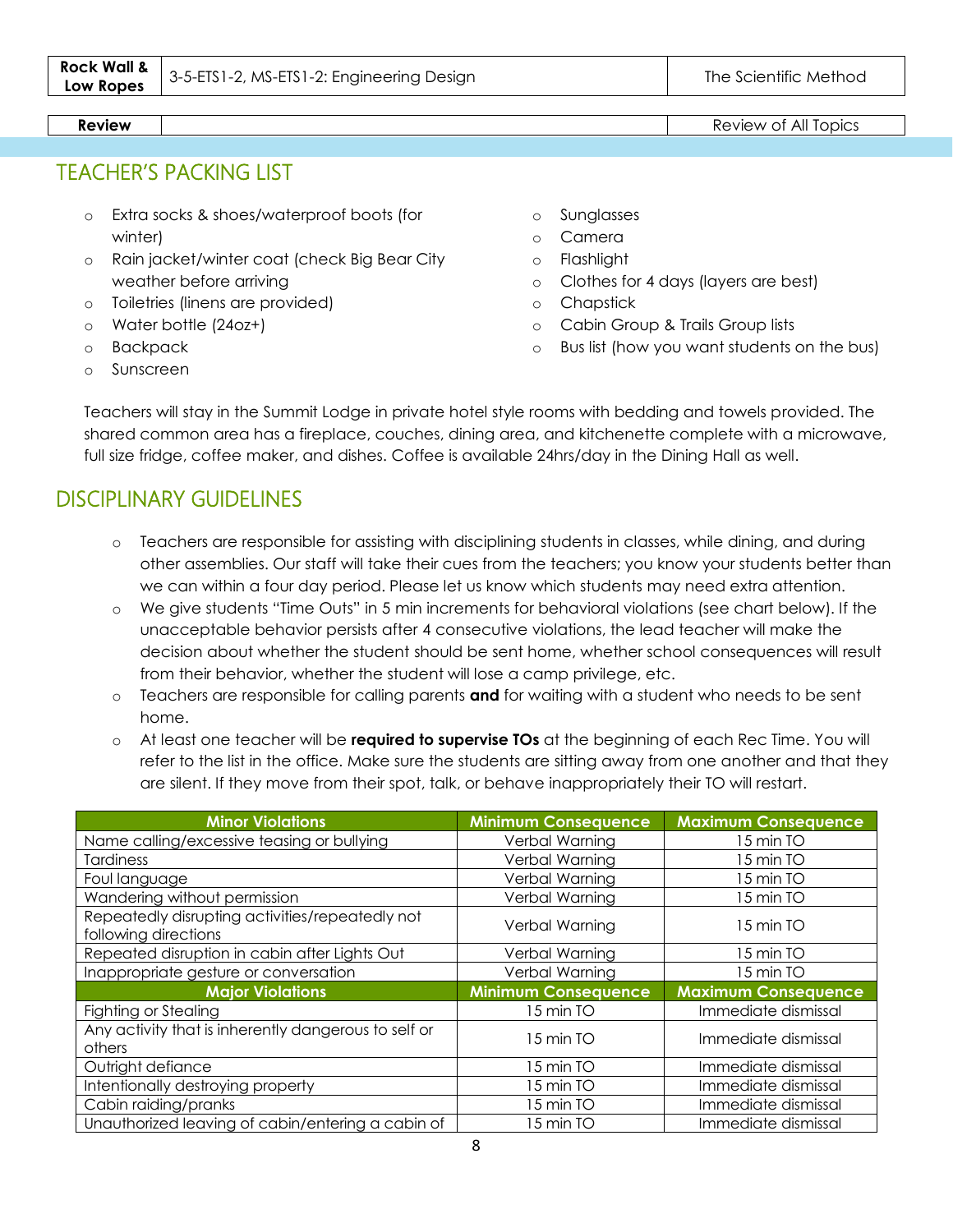| the opposite gender                         |                |                     |
|---------------------------------------------|----------------|---------------------|
| Possession of illegal substances or weapons | Warnina<br>NO. | Immediate dismissal |

## EXPECTATIONS OF TEACHERS

#### **Alcohol Use, Snacks and Beverages**

**Alcohol use or the possession thereof is strictly prohibited on campus**. Teachers and Chaperones should be prepared to assist their students at all times of the day and night. CODES reserves the right to take action including involving school administration if teachers or Chaperones are found with alcohol in their lodgings, rooms or on-site.

While all meals are provided, teachers are welcome to bring snacks and beverages to camp. Camp also provides evening snacks to our teachers in the Summit Lodge. We do ask that you **do not bring beverages into the bedroom**, with the exception of water. Coffee is available 24hrs/day in the Dining Hall.

#### **Lights Out**

Every night at Lights Out, a teacher is required to do a bed time check of all the cabins, and to give out a maximum of two "Quiet Cabin Awards". This award should go to the cabins that are silent and have their lights off at the time of the check. If a cabin receives the award, they will turn it in the following morning, use it to go to all meals first that day, and receive 10pt/award for their school. Lights Out is at 9:45pm for 5<sup>th</sup> grade and 10pm for 6<sup>th</sup> grade and up, with at 15min extension on the last night in camp.

#### **Clean Cabin Award**

For those who do not wish to stay up until Lights Out to give out the Quiet Cabin Award, we have a new Clean Cabin Award which may be given to a maximum of two cabins and has the same rewards as the former. Teachers may evaluate cabins for this award during class time or during Rec Time. Please do not do this while students are present (the stealthier you are, the more fun it is for the students).

#### **Cars and Drivers**

As stated in your school contract, **schools are required to have at least one car on campus**, for emergency purposes. All other adults may ride in buses, but one adult, teacher or school representative must bring a vehicle.

#### **School-Provided Chaperone Supervision**

It is the responsibility of the school to properly background check and screen all adults attending camp. It is also the teachers' responsibility to supervise the behavior and discipline of all adults attending camp including sending a chaperone home if they breach a policy or become harmful to or inhibit the CODES program.

#### **Classes**

All classes are open for teachers to attend and are unique to the Naturalist leading them. For information on classes, trails, and staff you can visit HQ (Health Center) or ask a Naturalist during line up. If you are unable to attend classes due to physical restraints, please note that some classes are held within campgrounds and you can observe these classes. Otherwise, please enjoy a well-deserved break using the WiFi in the Summit Lodge or the couch corner in the Pine Center.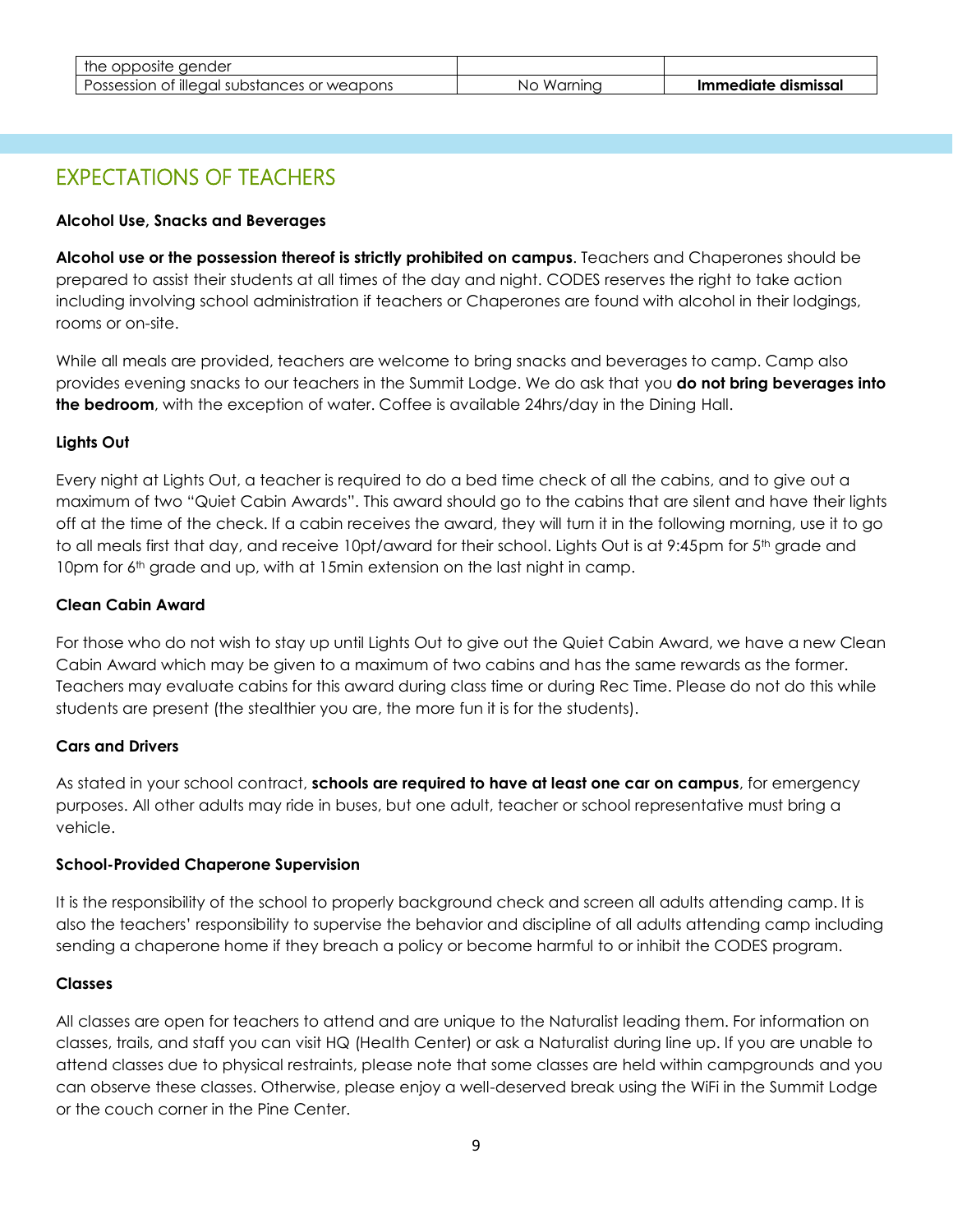#### **Illness and Injuries**

Our trained and certified First Aid team (HQ and all CODES staff) will respond to illnesses and injuries on-site.

### EXPECTATIONS OF TEACHERS (cont'd)

However, it is the teachers' responsibility to wait with a student that cannot attend class due to illness or injury or one that is waiting for a parent pick-up for the same reasons. This includes students that are quarantined

overnight for illnesses such as influenza. Students are permitted to miss one class due to illness or injury. If they are not recuperated before the start of the second class since they fell ill or got injured, it is the teachers' responsibility to coordinate a parent pick-up with the Medial Monitor on duty.

Our Medical Monitor on duty may call parents to discuss care that is beyond medical First Aid. If you wish to be present during these phone calls, please speak with the Medical Monitor after arrival.

#### **Mail**

We highly recommend that parents send mail with their student's teacher as it often arrives after students have left camp. However, parents can send letter and packages to their student at the following address:

> CODES at Mile High Pines ATTN: Student Name, School PO Box 397 Angelus Oaks, CA 92305

It is the teachers' responsibility to distribute mail daily to students privately **during breakfast or lunch.**

#### **Meals**

On Extended Hike day (Thursday), all teachers should pack a lunch for the day at 9AM; the Kitchen Team will not be serving lunch.

Additional meal options are provided for teachers or individuals who have dietary restrictions. Please see the Adults Only Counter in the Dining Hall for those options.

#### **Meetings**

\*At least one representative from your school is required to attend all camp meetings.\*

#### **3 Day Camp Meetings**

Arrival Day: 11AM in Dining Hall medicine check-in, orientation meeting and tour

Arrival Day: 6:45PM in Dining Hall, Cabin Leader meet-n-greet and Q & A

Everyday: 4:50PM in HQ, medical debrief of the day's incidents

#### **4 Day Camp Meetings**

Tues: 11AM in Dining Hall, medicine check-in, orientation meeting and tour

Tues: 6:45PM in Dining Hall, Cabin Leader meet-n-greet and Q & A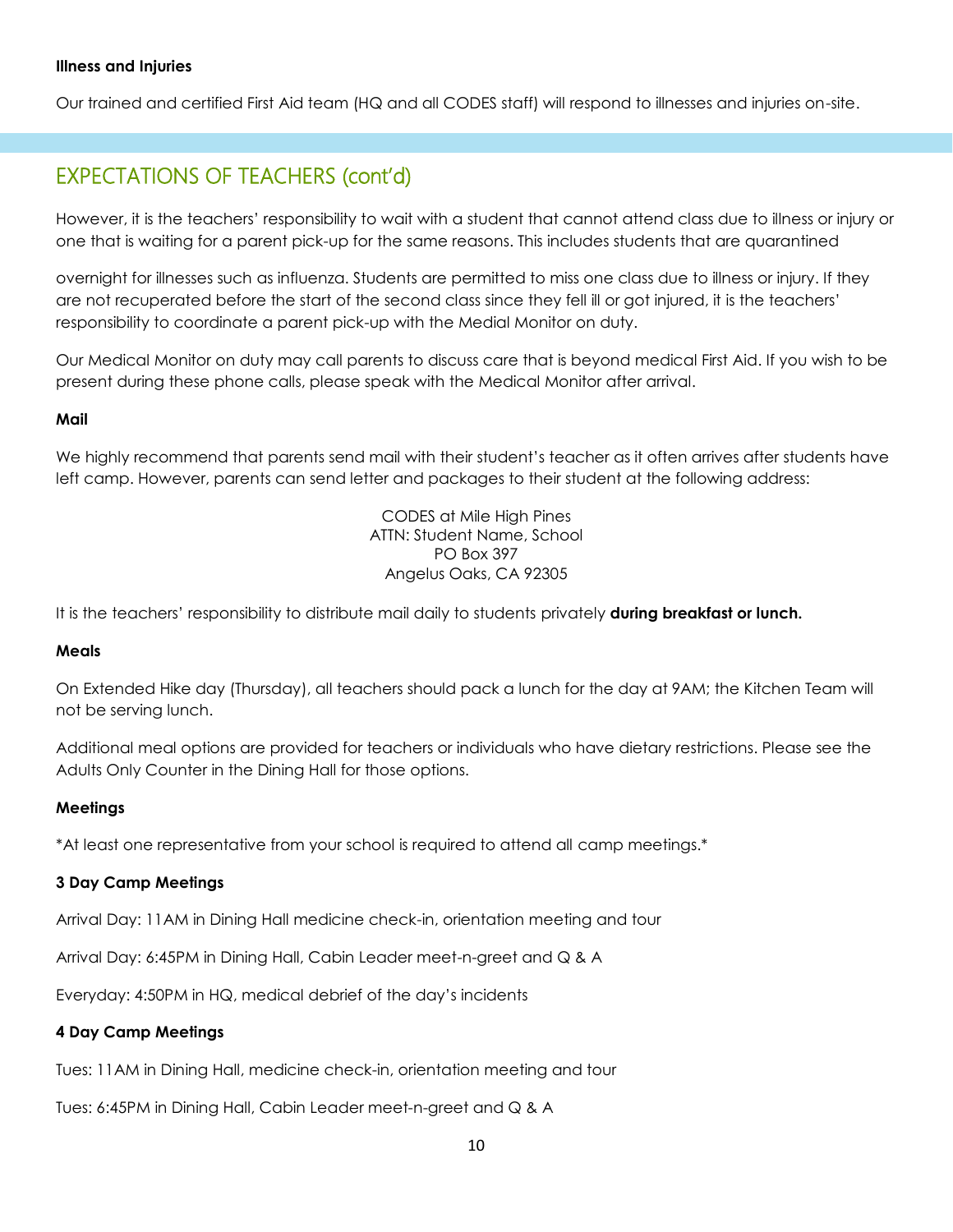Wed: 6:45PM in Pine Center, Teacher-Led meeting

Fri: 10:15AM in Dining Hall, evaluation and rebooking

## EXPECTATIONS OF TEACHERS (cont'd)

Everyday: 4:50PM in HQ, medical debrief of the day's incidents

#### **Teacher-Led Meetings**

On the second night of the program, teachers will lead a 30 min meeting with their students. CODES staff will

not be present. If multiple schools are in camp during the same week, each will be assigned separate meeting spaces. The purpose of this meeting is for teachers to touch base with their students early in the week to gain feedback about the week so far. Students may share concerns about CODES staff members or their experience, and many times there are no issues, in which case teachers may opt to have their students share things like: what they have done so far, what they are looking forward to, stories, sing songs, write thank you notes, journal in their field guides, take a group photo, or any other activity.

Please share serious concerns with CODES Administrative Staff.

#### **Parents**

It is the teachers' responsibility to communicate with parents before, during, and after the camp experience. Parent phone calls to students **are not permitted** unless there is an emergency. Please ensure that parents receive all the required forms so that teachers can submit them to camp on time. These forms can be found in this packet or on our website: [http://www.codesschool.com/important-documents.](http://www.codesschool.com/important-documents)

#### **Emergencies**

In an emergency that requires evacuation, it is the teachers' responsibility to have an up-to-date student roster to ensure that all students are present before the evacuation begins. In a medical emergency that requires an ambulance or emergency transport, it is the teachers' responsibility to ride with the student to the hospital and to stay with the student until his/her parent or guardian arrives at the hospital.

#### **Recreation Time**

Teachers are asked to roam and monitor students during the daily Rec Time period to help us facilitate the students' safety and enjoyment. Teachers may also be asked to supervise a specific activity during Rec Time like basketball or field games.

### TIPS FOR BRINGING YOUR OWN CHAPERONES

For an additional charge, CODES will provide Cabin Leaders. However, for schools opting to bring their own, here are some requirements that must be met:

- 1. All school-provided Chaperones must be 21 years or older (for most districts, call if you are uncertain).
- 2. All school-provided Chaperones must be criminally background checked.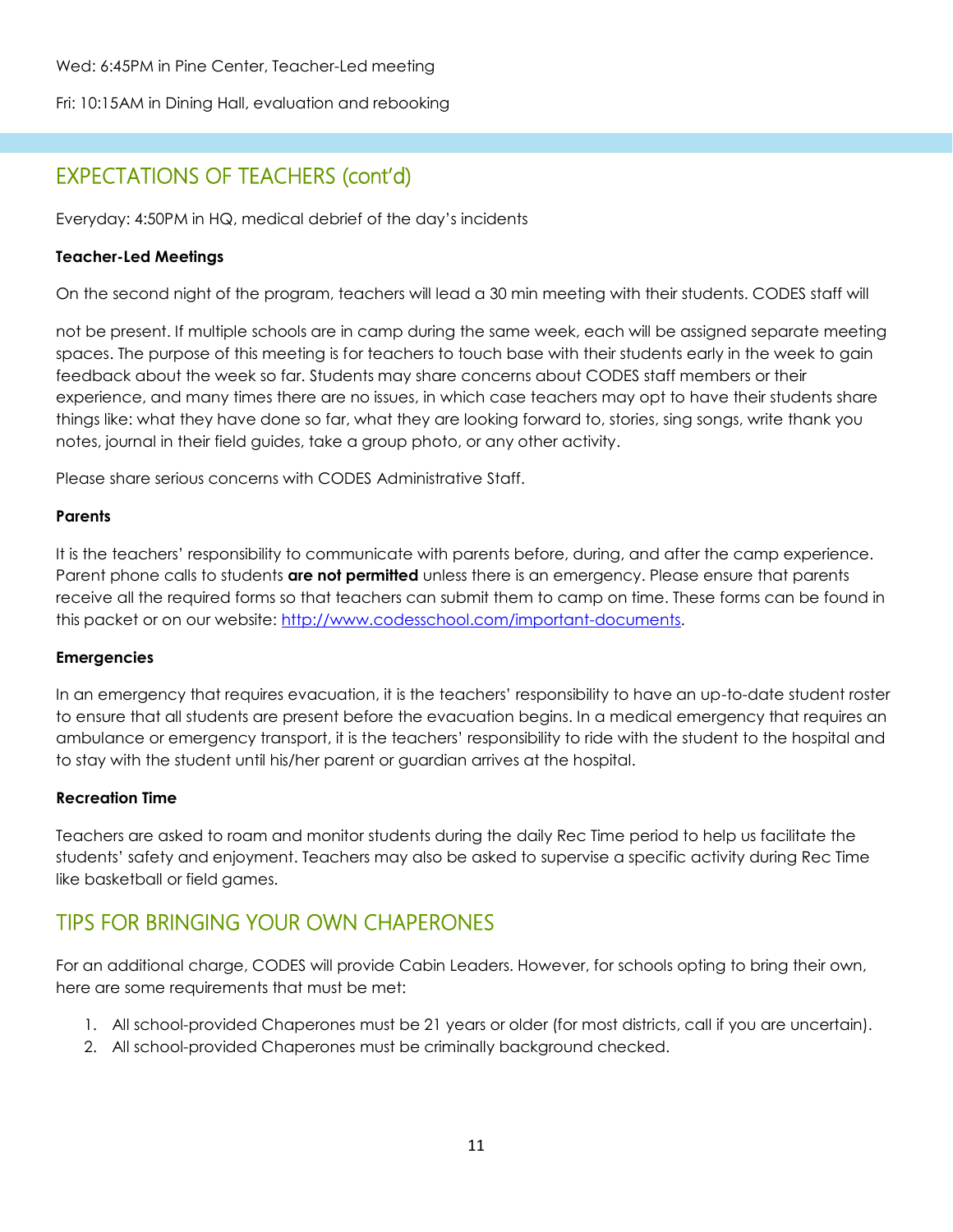Some districts have specific requirements for background checks and may allow you to do it online which costs <\$20, others may request fingerprinting, which can be done at local law enforcement offices, and costs ≥\$100. The school is responsible for screening and vetting school-provided Chaperones.

3. Proper ratio standards (1 adult : 10 students) must be upheld, and all school-provided Chaperones that will stay overnight with students must be the same gender of the students they are supervising.

### TIPS FOR BRINGING YOUR OWN CHAPERONES (cont'd)

- 4. Pre-camp orientation is a requirement for all school-provided Chaperones, so that they are aware of the expectations and camp rules they will be enforcing.
- 5. School-provided Chaperones must fill out a General Release Waiver, Medical Form, Cabin Leader Contract, and Self-Evaluation (these can be found in this packet or on the CODES website).

### TEACHERS' GUIDE TO CODES (FAQ)

4.

#### **What are the facilities like at Mile High Pines?**

The CODES (CA Outdoor Education and Science School) program runs at Mile High Pines (MHP)camp. The camp facilities have been in operation since 1945 and have been continuously updated and modernized through the years. There are two campuses on grounds, Upper and Lower Pines, that are used in conjunction and independently of one another depending on schools' needs.

Our camp has several meeting/general assembly rooms, many with fireplaces, and has a Dining Hall where students' meals will be prepared and served by a talented Kitchen team of chefs and assistants. The activities at MHP vary depending on the programming deemed appropriate by the school or due to weather conditions. On site, there are three basketball courts (1 full size, indoors), two volleyball courts (1 full size, indoors), a Gaga Ball pit, rock wall, zipline, turf field, two amphitheaters with fire pits, a swing set, an archery range and many other activities. Our camp is also within walking distance of Jenks Lake and Frog Creek.

Our cabins are furnished with solid pine bunk beds and mattresses that are clean and comfortable. Cabins on the Lower Pines campus have restrooms in the cabins, while cabins on the Upper Pines campus have large bath houses just steps away from each cabin. Cabins are selected by the school.

#### **How will the students be supervised and by whom?**

Much of the daily student supervision will be done by the Cabin Leaders, provided by CODES or the Chaperones provided by the school. Cabin Leaders will sleep in the cabins with students, lead students from activity to activity, and supervise them throughout the day. If your school has opted to use school-provided Chaperones, your school's teachers are responsible for selecting, screening and informing those Chaperones of their responsibilities before the camp week begins. School-provided Chaperones may be high school or college-aged students, have prior counseling experience or are simply parents themselves.

That being said, your school may instead elect to have CODES provided Cabin Leaders, all of whom receive training such as the Child Protection Plan, American Red Cross CPR & AED certification, Wilderness 1st Aid certification, etc., and have been fully background checked prior to employment. All of our Cabin Leaders are college-aged or older and also teach in-cabin curriculum lessons on character, integrity, humility, self-worth, and gossip just to name a few.

#### **What is the disciplinary system like?**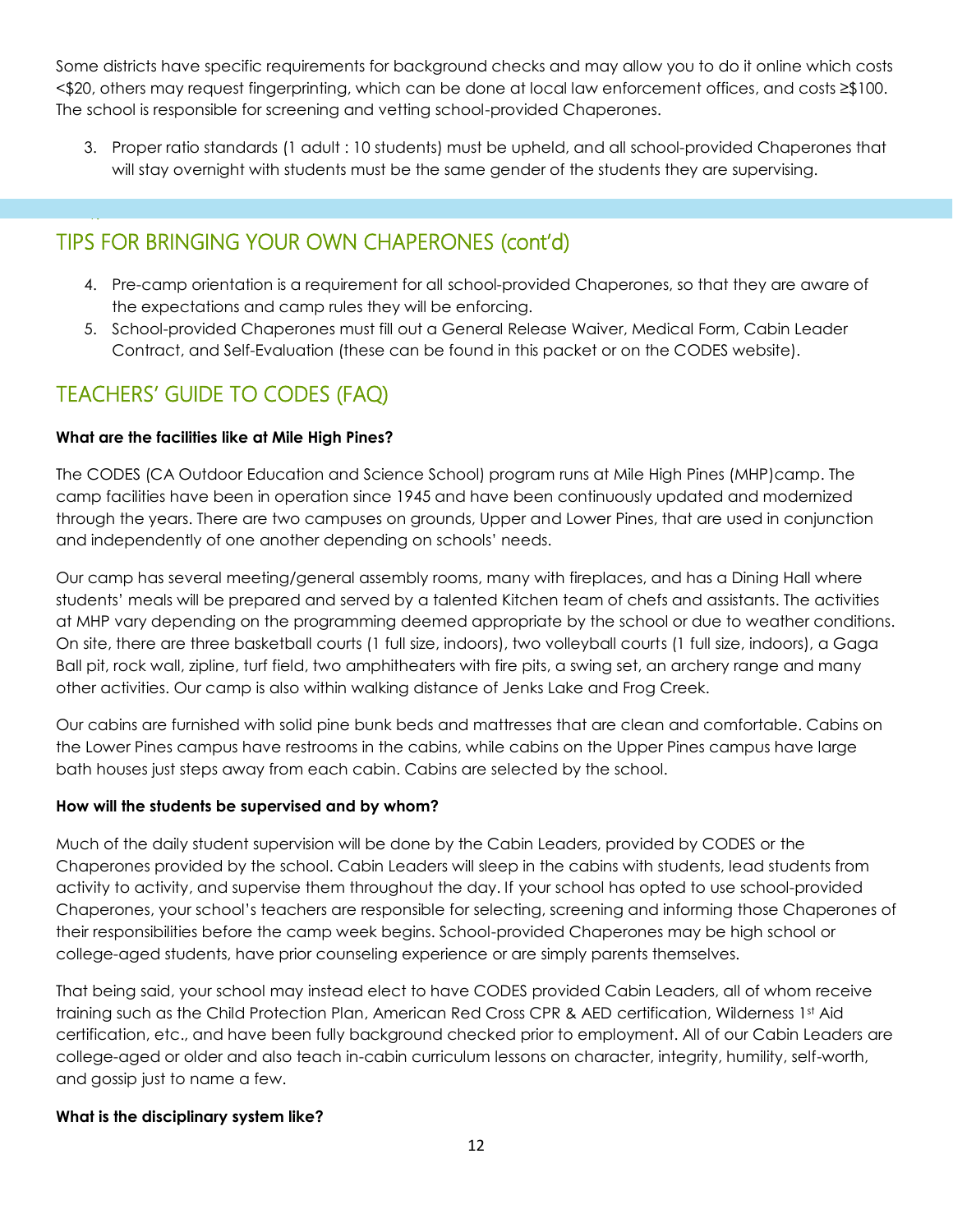CODES staff is trained in disciplinary "do's and don't's" and our 5 step system. In most cases, after the first behavioral violation a student will receive a verbal warning. If the student continues the behavior a 5 min Time Out (TO) is given. Five minutes of sitting out of Rec Time while all of your friends are having fun is not a student's idea of a good time. If the behavior continues, the TO may be increased to a maximum of 15 min using 5 min increments. If the behavior continues after a student has grossed a 15 min TO, CODES staff are obligated to

## FAQ (cont'd)

involve teachers which may result in a call home and a dismissal from camp in which case you, the parent, would need to pick up your student.

We do not like to send students home, however; we have found that oftentimes, those students who struggle behaviorally benefit the most from the program as they learn to exercise teamwork, engage in camaraderie, and how to be respectful. We also understand that life can be busy and having to pick up a student early from camp may be difficult.

The following behavioral violations are ground for immediate dismissal from camp:

- 1. Fighting or stealing
- 2. Any activity that is inherently dangerous to self or others
- 3. Outright defiance
- 4. Intentionally destroying property
- 5. Unauthorized leaving of cabins or entering cabins of the opposite gender
- 6. Possession of illegal substances or weapons
- 7. Pranks or bullying
- 8. Other behaviors at the discretion of CODES Administrative staff and teachers

#### **What is the daily schedule like?**

We offer students activities that are a mix of school and camp life—classes, Rec Time, evening activities, songs, games, campfire nights, skit nights, meals, and stewardship both in cabins and on grounds. Our classes are when students go hiking (on well-established trails) and when they learn different life sciences, physical sciences, wilderness survival skills, team building skills and social skills. There is rest time scheduled and Rec Time scheduled each day as well, as we strongly believe that students need time to play and be themselves so they have energy for our more structured activities like class and skit nights.

#### **What is the dining experience like? What if a student has special dietary needs?**

The professional Kitchen Team at MHP serves home-style, kid-friendly meals during the camp week, by serving meals that most students would be familiar with. All meals are nutritious, plentiful and delicious. While students are encouraged not to waste food, we also ensure that there is enough food available for multiple helpings. We ask that you do not send food up with your student unless a medical condition or dietary restriction requires it. This includes gum; gum is not allowed.

#### **Vegetarians, Gluten-free & Other Dietary Restrictions:**

Please **notify your teachers** (NOT CAMP) a minimum of **one month in advance** if your child has any dietary restrictions. This will allow the Kitchen Team ample time to adjust their needs when creating and ordering food for the menu. We will try our best to accommodate students' needs and supplement the menu when necessary. Vegetarian students will be given an alternative at meals where there is no other protein substitute.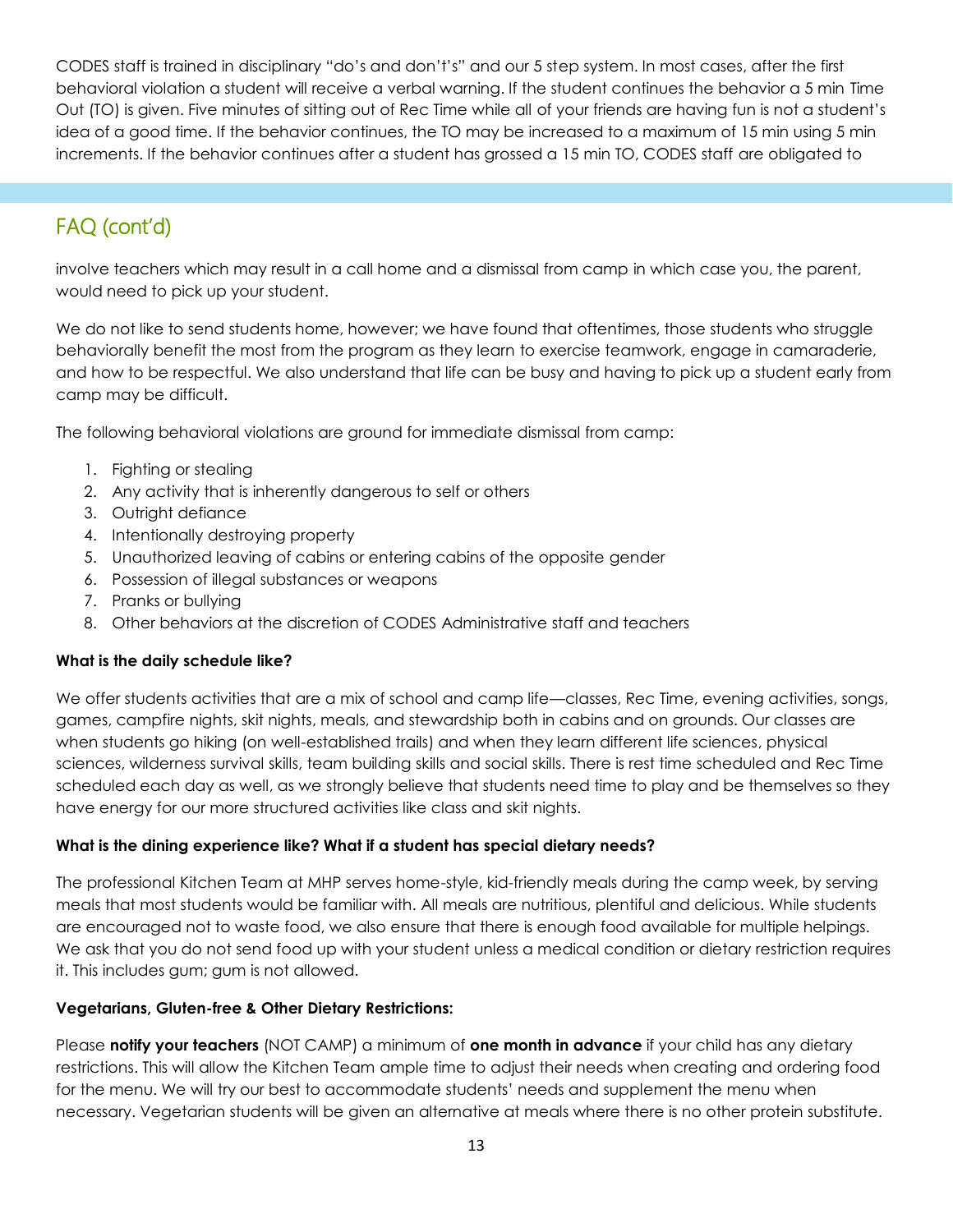For example, if we are serving hamburgers, a veggie burger will be provided as an alternative. However, if we are serving pancakes, sausage, oatmeal, cottage cheese, cereal and fruit (a typical breakfast), the sausage will not have an alternative since there are other protein options already available.

## FAQ (cont'd)

In special cases parents may have to supplement the menu by sending food up with their student such as snacks or entire meals. If you would like to supplement the menu yourself, you may call (909) 794-2824 and ask to speak with the Kitchen Team manager to get the menu for the week of your student's stay.

We typically can accommodate gluten-free diets, lactose intolerant diets, and strawberry, seafood or moderate nut allergies. However, soy-free, vegan, severe nut allergies, and combination allergies may require parents to supplement their student's snacks and/or meals.

#### **Will parents be allowed to call their student(s) or to have their student(s) call them?**

What we have found is that when a student is allowed to call home, particularly in the case of homesickness, the problem gets worse, and often that student is sent home early from camp as a result. We strongly believe that we have a valuable outdoor educational experience to offer, and that to cut a student's week short is robbing them of that opportunity. We understand that not every call home will cause a domino effect leading to a trip home, but calls from parents or to home will pull students out of their activities, which is disruptive and ends up being a problem when several students need to call home using the office lines.

What should you do instead? Send a letter or postcard the week before your student will attend camp to ensure it arrives on time or send letters up with your student's teachers. Teachers will deliver mail to their students daily; if you would like to have the mail delivered on separate days, indicate this on the envelope (i.e. Give to Luis on Tuesday). Please address mail as:

> CODES at Mile High Pines ATTN: Student's Name, School PO Box 397 Angelus Oaks, CA 92305

In the event of a family emergency you may call to speak with your student or to arrange a pick-up.

#### **What about illness and medications?**

All medications and health concerns should be listed on the Medical form provided by your teachers (which they receive from us). Medications are dispensed by our Medical Monitor team that is available throughout the day and on-call overnight or by our Naturalists who are American Red Cross CPR, AED and 1st Aid certified (they carry all the medications for any student in their Trail Group with them on all hikes and at general assemblies).

#### **What curriculum is provided for the students?**

Dr. Rick Oliver, a microbiologist, herpetoculturalist, and founder of "Outdoor Science School" at Mount Hermon (in Santa Cruz County), has been a close colleague of MHP for many years. When he first wrote the curriculum in 1994, he used what was then called the California Science Standards and Framework to create an outdoor education curriculum that was suitable for  $5-8<sup>th</sup>$  grade students. As the years go by, MHP continues to update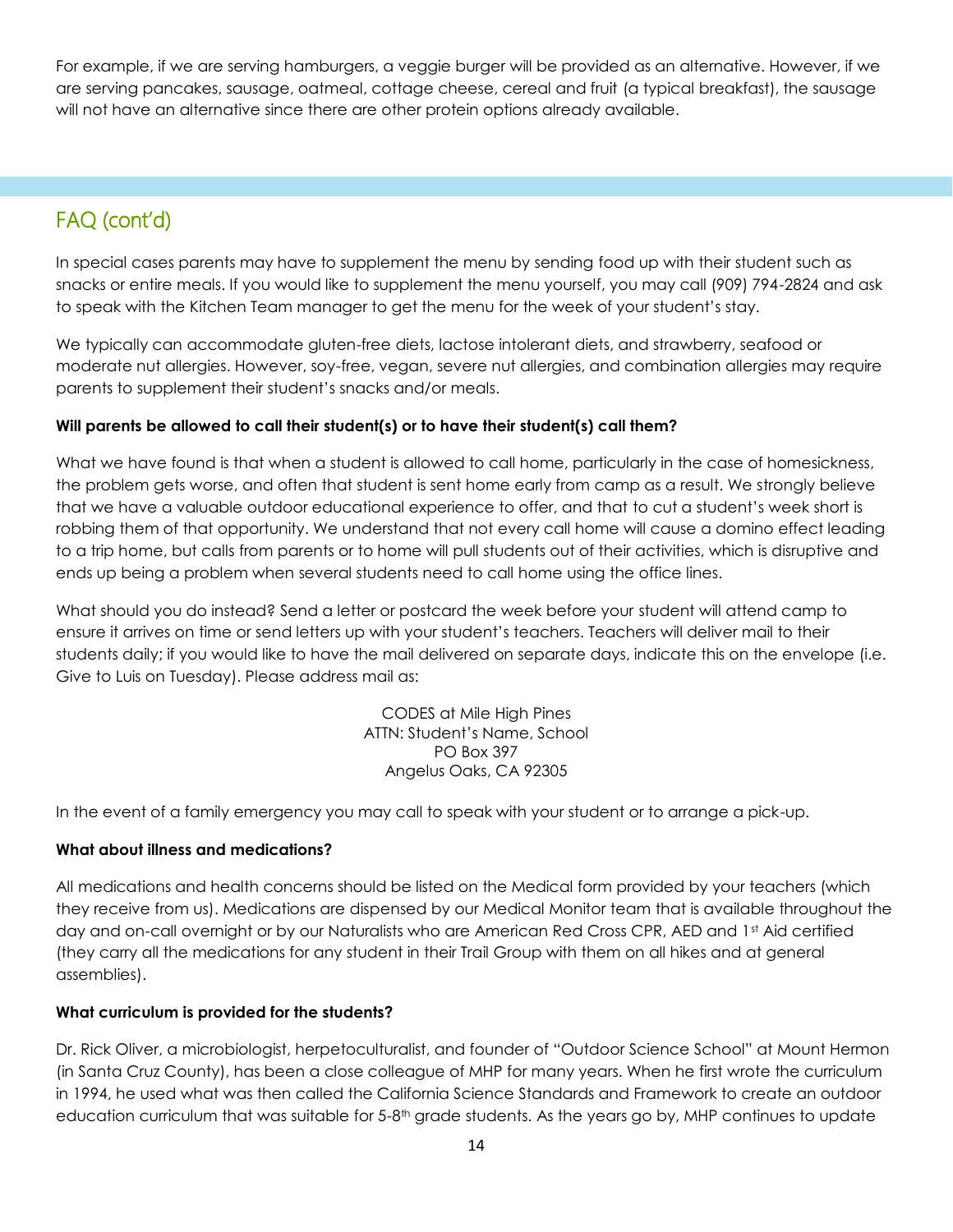and modify this curriculum as scientific knowledge expands and as the now named California Next Generation Science Standards require. Our curriculum has been tailored to fit the ecosystems and wildlife found at MHP and our Naturalists are trained to use grade-appropriate material depending on the school in attendance. If a school brings mixed grade levels, we "teach-up" and present the higher level curriculum.

#### **What happens if a student will celebrate his/her birthday while at camp?**

## FAQ (cont'd)

Please notify teachers if your student will be celebrating his/her birthday while at camp. We love to celebrate birthdays at dinner. Our Kitchen Team makes a special dessert for all birthday boys and girls, we sing to them, and they participate in other special camp traditions. Parents may send a gift up with their student's teachers (or mail it in advance) that will be presented to their student during the dinner celebration. If you choose to mail a gift, please indicate on the package the date the gift should be given.

#### **What if a student has never been away from home before?**

We have found that most of the students attending camp are experiencing being away from home for the very first time, and they love it! It our desire that every child feels safe and cared for in such a way that they are comfortable. However, if you are worried about how your student will feel away from home, we recommend planning a few sleepovers at a friend's or family member's house. This will be a good test to see if your student can make it through the night without becoming homesick, and it will allow them to get used to the idea of being away from home.

One first time student said:

*"I really enjoyed the time I was there on your campgrounds it was fun spending time with everyone. With the Cabin Leaders and the Naturalists, I had an incredible time and I wish I could go back some day to visit again. I really enjoyed hiking and learning different things." -Asucena*

#### **What if a student wets the bed?**

Many students still wet the bed and CODES staff is committed to handling these situations with discretion. We recommend that parents provide nighttime underwear (e.g. GoodNights, Pampers UnderJams) to protect students' bedding and clothing, and additional pajamas just in case. **Please disclose that your student wets the bed** on the Release Waiver/Health History Screening form to be submitted no later than one month in advance of arrival. If your school is using CODES provided Cabin Leaders, we will inform your student that if he/she has an accident, they can simply tell their Cabin Leader and we will take care of the rest. We wash all clothing and bedding as discreetly and quickly as possible.

#### **What should students pack?**

Every student must bring:

- o Bedding (pg 17)
- o Towel
- o Backpack
- o Water bottle (≥ 16oz)
- o Chapstick
- o Pens and pencils (multiple)
- o Toiletries
- o Clothing appropriate for the weather (e.g. beanies, gloves, snow pants)
- o Rain jacket or heavy coat
- o 2 pairs of socks/day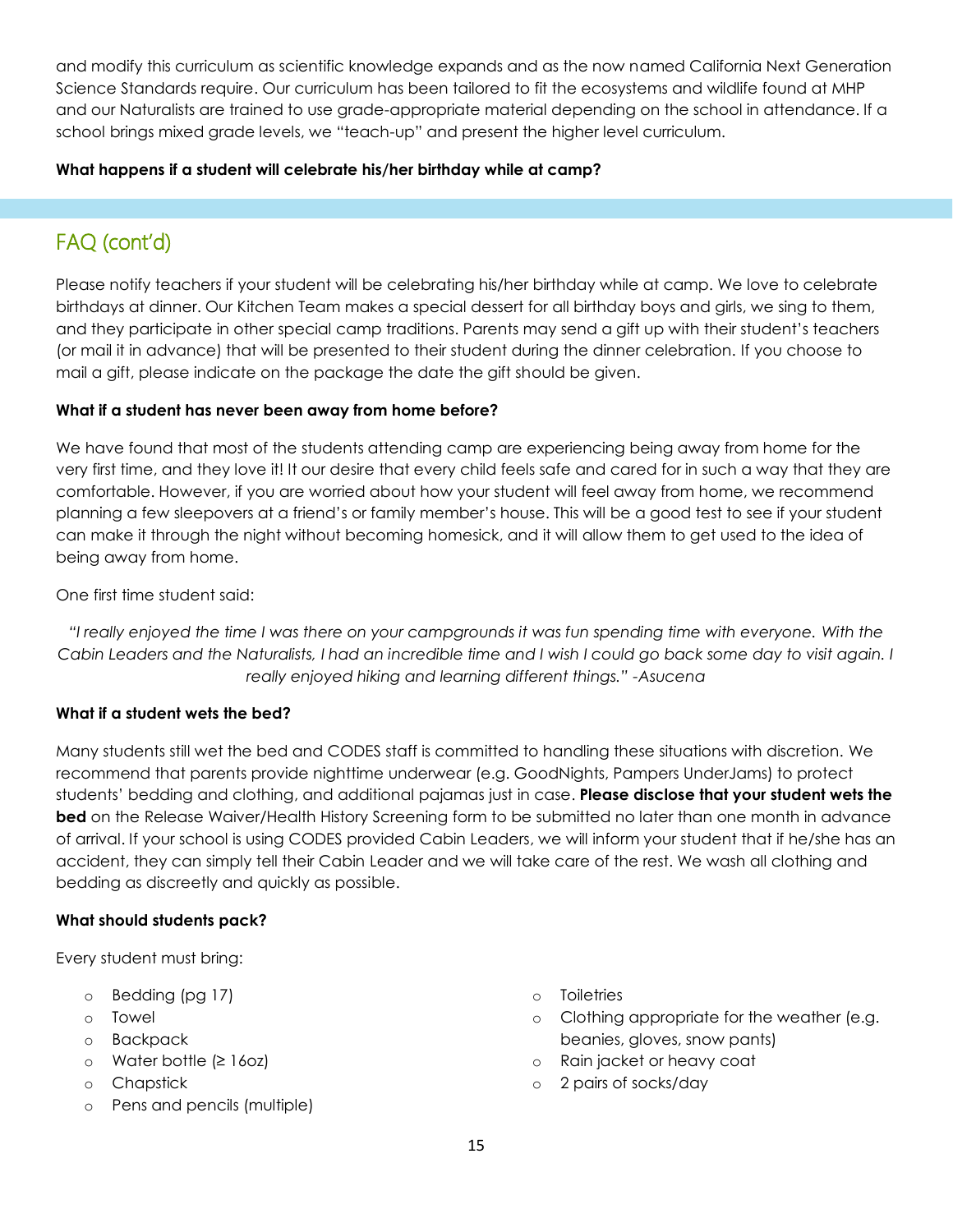We do get snow, so no matter the season, please **pack clothes that can be layered**. Sandals, flip flops and/or dress shoes are not allowed on hiking trails, instead pack a good pair of running shoes, hiking boots, or in some cases snow boots. You may also wish to pack small, personal items like stuffed animals or cards.

Students **should not pack** phones, smart watches, tablets, or other electronic devices. Cameras are allowed,

### TEACHERS' MUST-KNOWS TO PREPARE STUDENTS AND PARENTS

but are only to be used outdoors (i.e. on hikes, at campfire).

#### **Medications to Bring and Not to Bring**

- 1. In order to serve your students quickly and effectively, and to tend to those who have serious medical needs, please refrain from sending:
	- o Vitamins (doctor's note is required)
	- o Essential oils (doctor's note is required)
	- o Over-the-counter, generic pain reliever (we have this on-site)
	- o PediaSure or similar dietary supplements (doctor's note is required)
	- o Allergy medication for students who rarely have seasonal allergies (unless they need it daily or have a severe allergy)
- 2. Please **DO NOT SEND** medications intended for adults (a doctor's note is required for these); medication that the student has never tried at home (there are many risks involved when a child tries a new medication and this should be done with access to the student's pediatrician); or medications that are not being used for the intended, labeled purpose (i.e. using Benadryl as a sleep aid).
- 3. Please **SEND** medication your student needs routinely, in an emergency (e.g. Epipens), or for recovery from an injury or illness (e.g. antibiotics, prescription pain medication).

#### **Ensure Your Students Know the Rules**

It is important that students know what is expected of them while at camp. Here is a list of the rules that students will learn during their first orientation meeting at camp.

- 1. No fighting or stealing.
- 2. No pranks or bullying.
- 3. No bad touch (any touch that is romantic, inappropriate or violent).
- 4. Stay inside camp boundaries.
- 5. Stay in your own cabins (students should never enter a cabin of the opposite gender)
- 6. Always listen to your leaders (Cabin Leaders, Naturalists, Teachers, etc.)
- 7. Be good stewards (keep your cabin clean, your shower short, your food waste low, and be good stewards of your time by arriving to activities on time).
- 8. Have Fun! (Students will learn that it is their decision to have fun or to act "too cool for school". Play games, be silly, try new things, we want them to have experiences that they will remember for life).

#### **Ensure Your Students Know How Discipline is Enforced**

Discipline is carried out with a verbal warning, followed by 5, 10, and 15 min Time Outs during Rec Time. You, their teachers, will be involved if more than 15 min is not effective for ending to unacceptable behavior. If the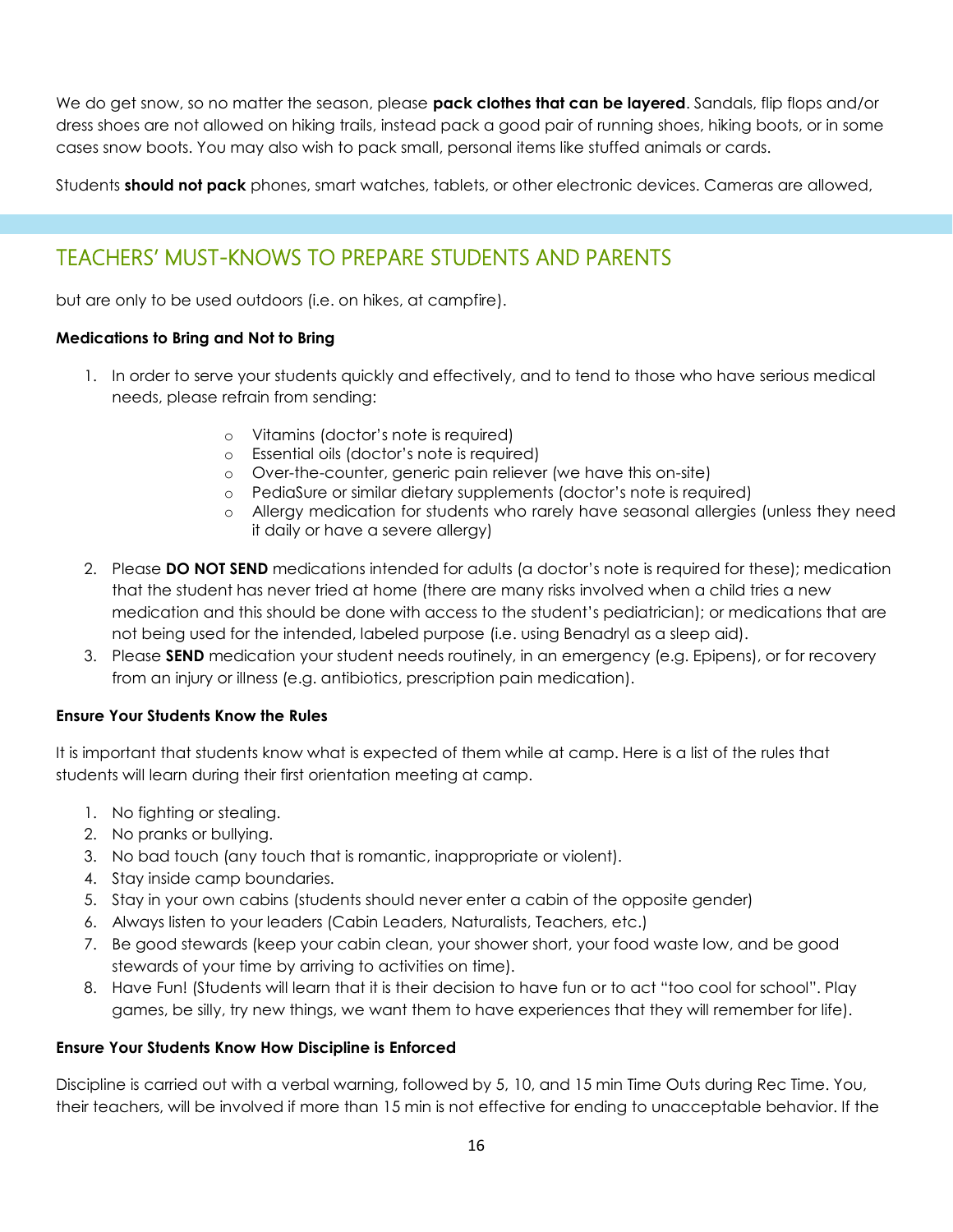behavior continues, a call home is in order and the student's parents will need to pick up that student. Both students and parents should be informed of this policy; sometimes, schools elect to have both the parents and students sign a behavior contract (pg 22).

Once again, the following behavioral violations are grounds for immediate dismissal:

- 1. Fighting or Stealing
- 2. Any activity that is inherently dangers to self or other

### TEACHERS' MUST-KNOWS (cont'd)

- 3. Outright defiance
- 4. Intentionally destroying property
- 5. Cabin raiding/pranks
- 6. Unauthorized leaving of cabin/entering a cabin of the opposite gender
- 7. Possession of illegal substances or weapons

#### **"Truddy" System**

Students are required to walk around camp with a minimum of two buddies at all times (groups of 3 or more). Some schools choose to assign these "truddies" in advance, however, if students are prepared for this ahead of time they can find "truddies" fairly easily when they need to. This system is a part of our CamperProtect plan that all students and adults on campus must follow. To see a video about our rules please visit: [http://www.codesschool.com/rules-for-students.](http://www.codesschool.com/rules-for-students)

#### **Prepare Your Students with the 5 B's**

Before every class, students will be asked to get ready with their "5 B's" which are: (1) a *backpack*, (2) a *bottle of water*, (3) a *ballpoint pen or pencil*, (4) a *bladder that is empty*, and (5) a *book* (students receive this in their first class). **Each student needs to have their own backpack, water bottle, and writing utensils**. In the event that a student does not have these items, please let a staff member know so the student may borrow what he/she needs for the week from the "CODES Closet".

#### **Prepare Your Students for the Weather**

Please look up the weather in Big Bear, CA one week prior to your arrival date to ensure that you and your students are prepared. Many students have never had the opportunity to be in the mountains and are unaccustomed to snow or the temperature fluctuations that happen rapidly. Impress upon students the importance of packing warm clothing, proper hiking gear, pants (not shorts), adequate bedding, and especially chapstick and sunscreen. Our motto is: It is better to have it and not need it, than to need it and not have it.

#### **Special Considerations (Medications, Allergies, Student Aides)**

If students have special considerations for their stay, please discuss them with CODES Administrative staff before you leave for camp. In some cases, students may need an aide or additional supervision from a teacher. It is our goal to provide care for every student, but our staffing and policies do not allow us to provide one-to-one supervision. If a student may have difficulty following the assigned program content, we will make whatever adjustments are possible and reasonable. However, in some cases it may be best for your school district to determine if a one-to-one aide is needed. Some instances in which this may be warranted are: (1) if the student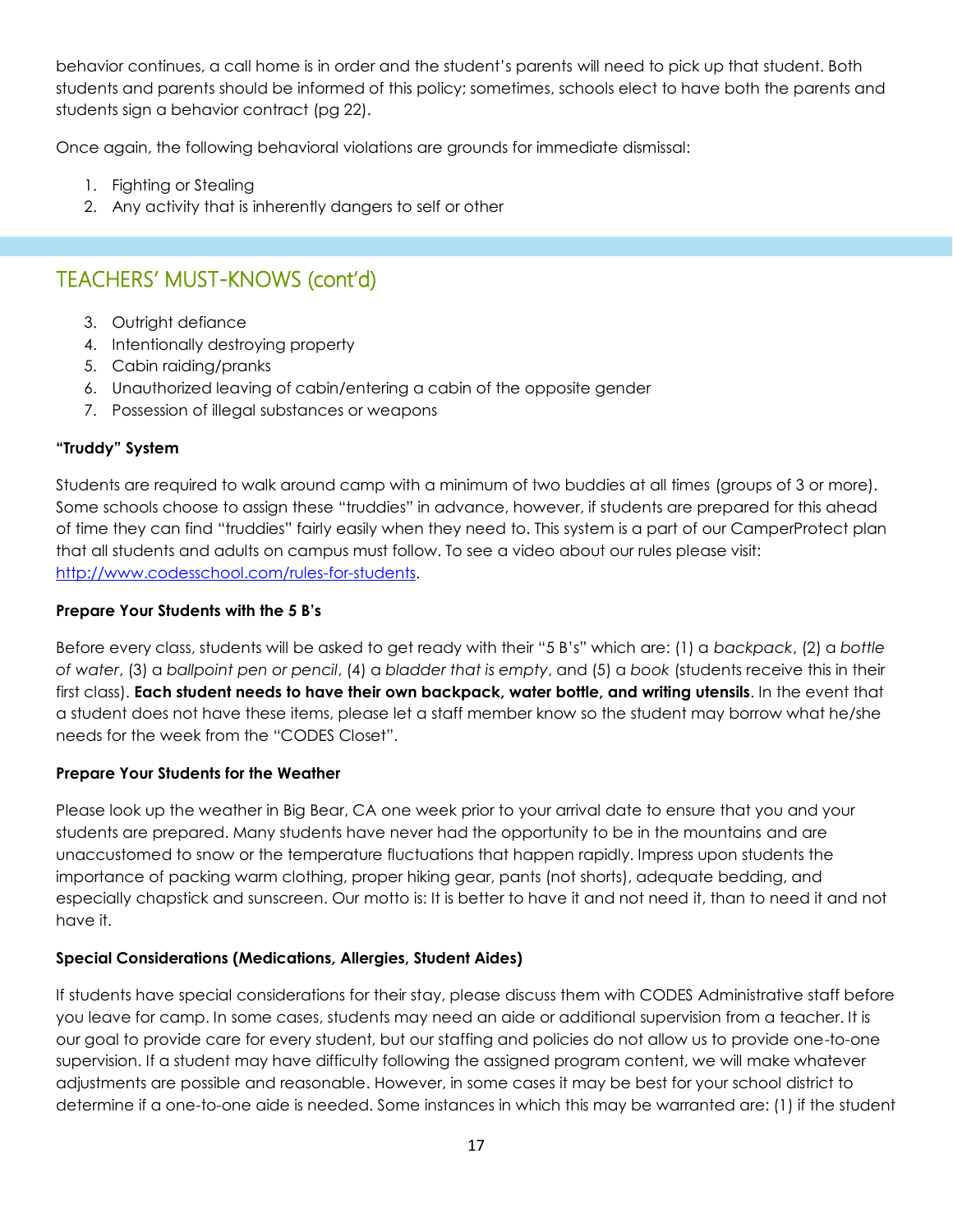has a one-to-one aide in school for a physical disability, emotional support, or learning disability; (2) if the student has mobility restrictions and would find it difficult to walk 1-2mi/day; and (3) instances at the discretion of parents in conjunction with your school. Please ensure that your parents are aware of what assistance they will need for their child, and how your school, in partnership with camp, can help your child have an amazing experience at camp.

#### **Keeping Camp Safe for all Campers (Bed Bugs and Lice)**

Two important issues are always a concern for the hospitality industry at large, and camps are no exception:

### TEACHERS' MUST-KNOWS (cont'd)

bed bugs and lice. On most occasions these issues are not detected for several days or even weeks after there has been an occurrence. These types of parasites are non-discriminatory and can be picked up and transmitted by students and adults of all socioeconomic levels, all races, and from just about anywhere. They are resilient and can survive for long periods without a food source. The best defense against them and method of killing them is heat.

With that in mind, we strive to prevent any issues at our facilities in a way that is as minimally invasive and as private as possible, therefore:

- 1. Prior to arrival**, all student bedding (including pillows) must be washed and dried for a minimum of 30 min on high (the drying process is critical)**, and then checked for evidence of bed bugs or lice.
- 2. Sleeping bags will only be allowed at camp if they are **brand new**, have been **dried for 30 min**, or have been **cleaned by a dry-cleaning facility** and still have the receipt tags on them.
- 3. Prior to arrival, your school needs to designate a teacher, nurse, or health clerk to physically check all students and adults attending camp for head lice (nits, nymphs, and adults) a maximum of **four days prior to arrival** (that gives schools arriving on Tuesday the preceding Friday and Monday to complete this check). Any student or adult who fails this check will not be permitted to attend camp.
- 4. Please inform parents of this policy. If an individual fails the lice check, but is able to resolve the issue before the camp week is over, he/she may arrive to camp late provided that this is the arrangement agreed upon with the school.
- 5. If a student or adult is found to have lice or bed bugs after arriving at camp, they will be dismissed from the program to reduce the possibility of transmission. If the bugs are found on the individual's belongings but not on the individual, we have laundry facilities on grounds and will launder all affected belongings discretely.
- 6. **Trash bags**: Cover all luggage items with a large trash bag. Place all bedding and pillows inside of one as well. Have everyone bring one or two extra trash bags with them to store all clothing (dirty or clean). Once back home, wash all clothing and bedding immediately. If you are unable to do so, leave the bags, clothing, and luggage in the hot sun for a few hours or put everything in a hot dryer until they are laundered.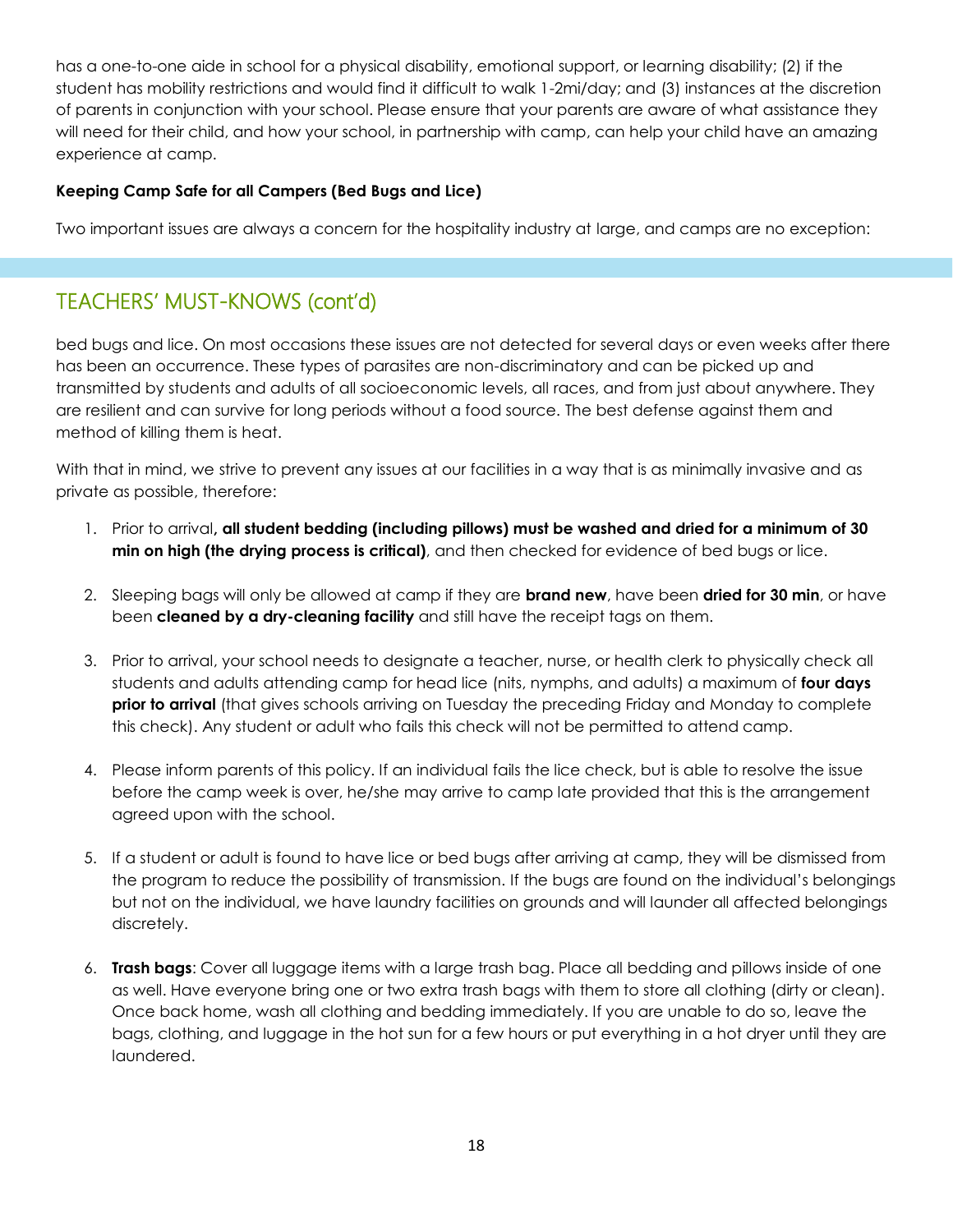Mile High Pines uses preventative treatments in cabins, has regular professional inspections cabins, and uses professional grade equipment to eliminate these pests if they are detected. Combined with your help, we can continue to be successful and as proactive as possible in protecting our staff, facilities, and guests from these types of health concerns.

#### **Cameras**

Camera phones are not permitted at camp (this includes phones that do not have data). If students wish to document their experience they may bring digital or disposable cameras. Secondly, cameras are for trails and **outside use ONLY**. Cameras should **never** be used inside a cabin by students or adults; cabins are a place for

### TEACHERS' MUST-KNOWS (cont'd)

students to rest, change clothing, use restrooms/showers, and to enjoy privacy. A student or adult who is misusing a camera, even in jest, will be dismissed from camp.

#### **Contraband**

Phones, smart watches, tablets, and other electronic devices more advanced than a digital camera are **not permitted** at camp. Please remember to inform students and parents that this is a school trip, therefore **all items that are banned or prohibited at school are banned and prohibited at camp:** the possession of weapons and illegal substances of any kind will result in immediate dismissal and possibly further consequences at the school's discretion. Food, drinks, and gum will be confiscated and retuned to students at the end of camp. Having food in cabins attracts pests; we would like to prevent that. Any special food for those with dietary restrictions or health concerns should be turned into the lead teacher who will in turn give it to CODES Administrative staff to be distributed at the proper times.

#### **Student Aides**

We welcome students with physical, mental, emotional, behavioral, and/or medical disabilities; however, we are not a focused care facility, nor are we fully ADA accessible. Therefore, under the following circumstances, an aide should be provided:

- 1. If a student uses an aide at school, he/she should have an aide at camp.
- 2. If a student is unable to dress, feed, bathe, or use the restroom by themselves, **an aide is required**.
- 3. If a student uses a wheelchair, **an aid is required** due to the many inherent challenges that a natural outdoor environment presents.
- 4. If a student has a condition that requires consistent one-on-one supervision, **an aide is required**.
- 5. If a student cannot behave themselves or consistently detracts from the experience of other students in programs or classes, an aide should be provided.

Unless otherwise arranged with the school, all aides will be housed in the same cabin as the student they are assisting.

### ALLERGIES AND DIETARY RESTRICTIONS

#### **Please list all allergies on the General Release Waiver and notify your student's teacher.**

**Skin Allergies**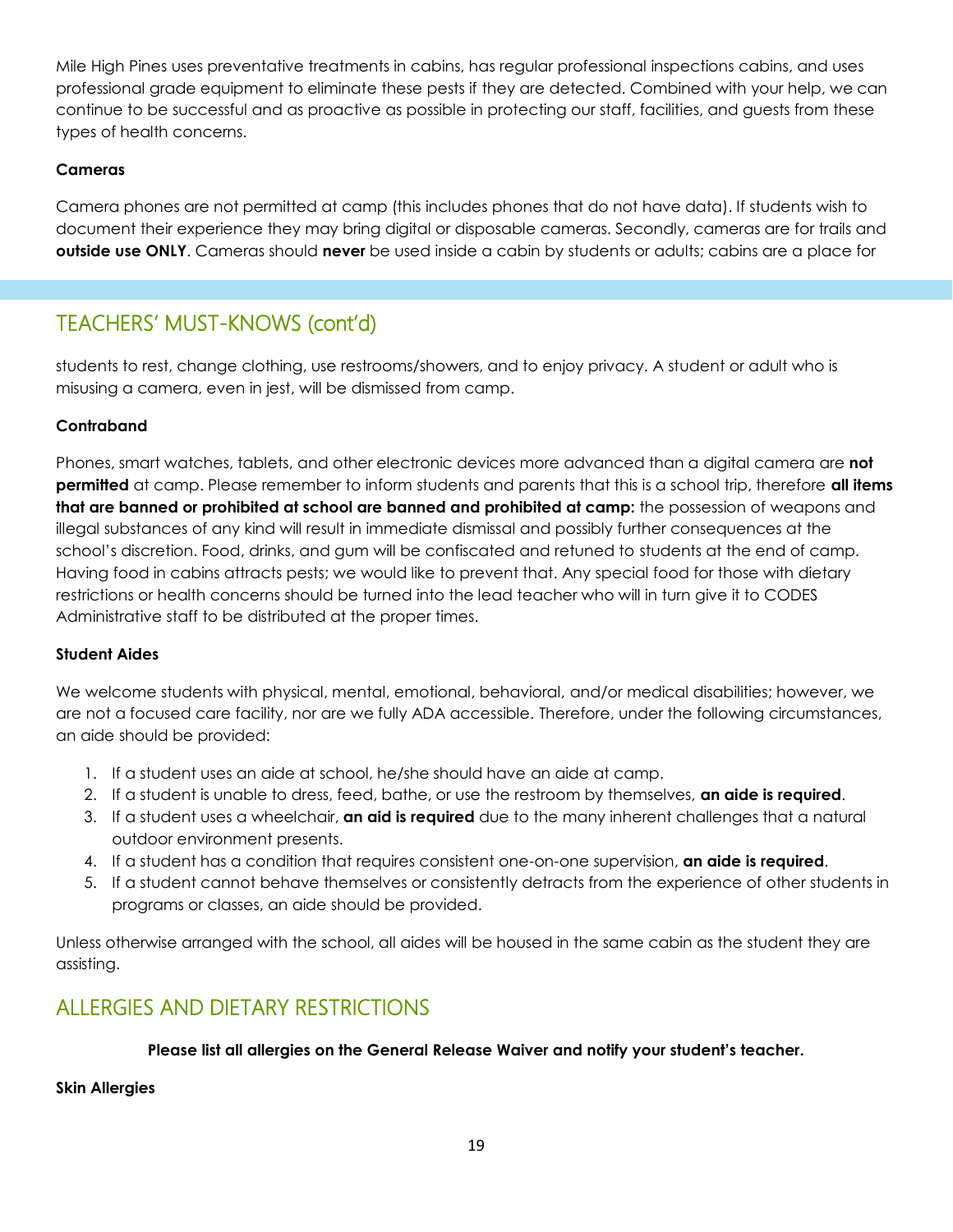Insect bites, poison ivy, latex, and other allergens can produce as minor a reaction as dermatitis (redness, itching, swelling) to as serious a reaction as anaphylactic shock. Should a student have a serious allergy, please send an Epipen or the appropriately prescribed medication with them to camp.

#### **Food Allergies**

The most common food allergies we receive reports of are peanuts/tree nuts, seafood/shellfish, dairy, soy, gluten, and wheat. In regards to:

- 1. Peanuts/tree nuts: **We do not** serve peanut products at Mile High Pines camp. However, if any student at camp has a nut allergy, bear in mind that:
	- a. Our menu includes foods processed in facilities that process peanuts.

## ALLERGIES AND DIETARY RESTRICTIONS (cont'd)

- b. We occasionally use alternative nut butter spreads (like Sun Butter or Wow Butter).
- c. We occasionally use tree nuts (almonds, cashews, walnuts) in adult/vegetarian meal options.
- 2. Seafood/shellfish**: We do not** serve these items to students.
- 3. Dairy, soy, gluten, wheat: **We do** provide some dairy free and gluten free alternative menu options which may or may not be a direct substitute for the original menu item.

Teachers are required to provide CODES with a complete list of allergies and dietary restrictions **one month prior to arrival.** Due to our inability to cater our food service operations on an individual basis, if your student cannot eat the foods on our menu (see below), or if they cannot eat foods labeled "prepared in a facility that processes milk, eggs, or nuts", **we suggest that parents send up appropriate meals and/or snacks for their student.**

#### **Sending Up Your Own Food**

If your student cannot consume the food on our menu, we are happy to microwave any pre-packaged and prepared foods provided that they are simple, easy to manage (no prep required), and that you have notified us in advance via your school's lead teacher. Please **do not send** up any food with peanuts!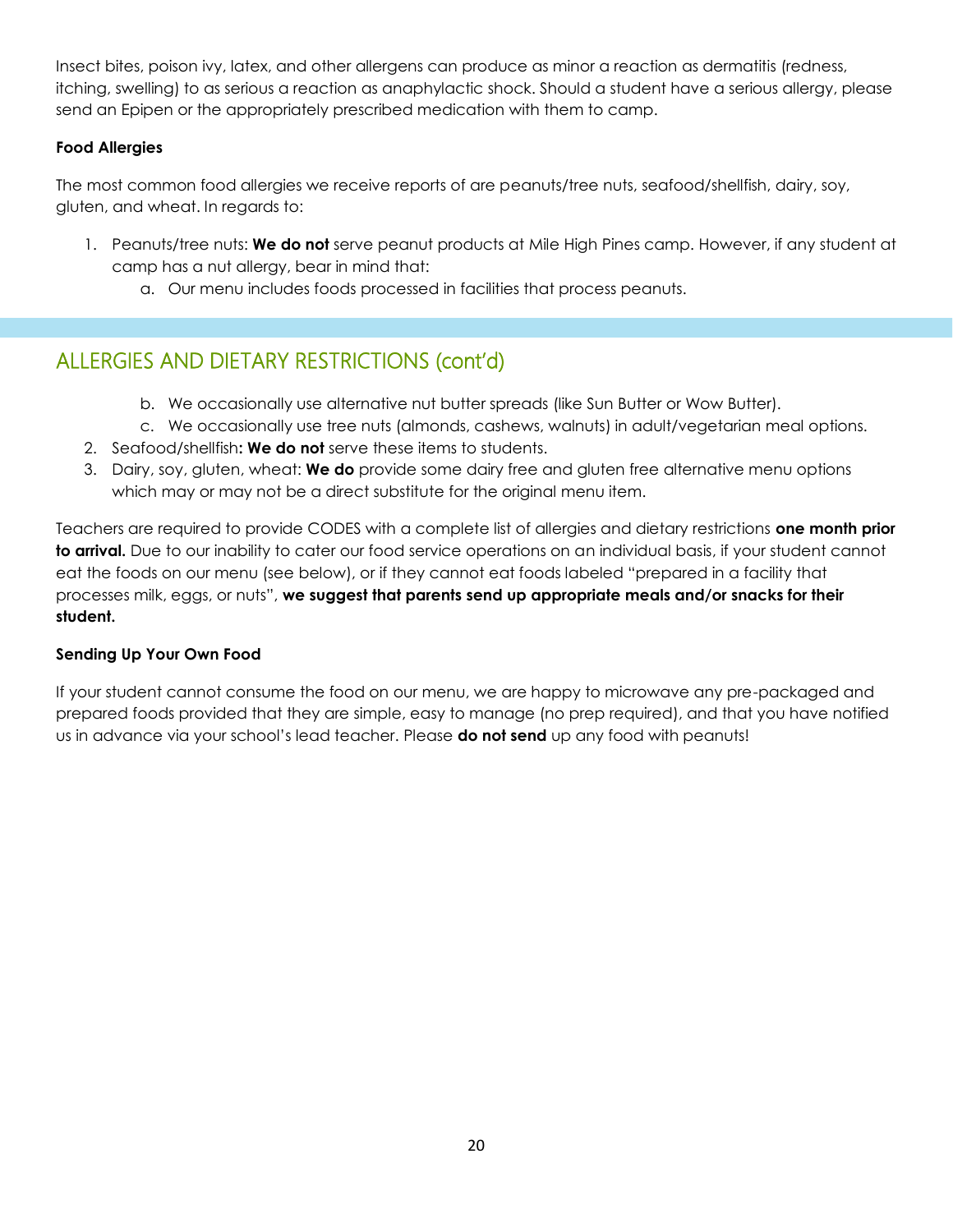#### **Sample Menu**

| <b>CODES: Sample 4 Day Menu</b>                                                                                                                                                                                                                              |                                                                                                                                                  |                                                                                                                                                      |                                                                                                                                |                                                                                                         |  |  |
|--------------------------------------------------------------------------------------------------------------------------------------------------------------------------------------------------------------------------------------------------------------|--------------------------------------------------------------------------------------------------------------------------------------------------|------------------------------------------------------------------------------------------------------------------------------------------------------|--------------------------------------------------------------------------------------------------------------------------------|---------------------------------------------------------------------------------------------------------|--|--|
| <b>MEAL</b>                                                                                                                                                                                                                                                  | DAY <sub>1</sub>                                                                                                                                 | DAY <sub>2</sub>                                                                                                                                     | DAY <sub>3</sub>                                                                                                               | DAY <sub>4</sub>                                                                                        |  |  |
| <b>Breakfast</b><br>(AM)<br>Wed 8:00<br><b>Thurs 8:00</b><br>Fri 8:30                                                                                                                                                                                        | <b>ARRIVAL</b>                                                                                                                                   | Pancakes<br>Sausage patties<br>Cereal<br>Oatmeal<br>Mini bagels & cream<br>cheese<br>Milk/Water/Juice                                                | <b>Bacon</b><br>Scrambled eggs<br>Hash brown patties<br>Cereal<br>Oatmeal<br>Mini bagels & cream<br>cheese<br>Milk/Water/Juice | French toast<br>Sausage links<br>Cereal<br>Oatmeal<br>Mini bagels &<br>cream cheese<br>Milk/Water/Juice |  |  |
| Lunch (PM)<br>Tues 12:30<br>Wed 12:00<br>Thurs (on<br>trail)                                                                                                                                                                                                 | Hamburger<br>Chili<br>Fries<br>Fruit cocktail<br>Salad bar<br>Water/Juice<br>Dessert: Pudding<br>(vanilla or chocolate)                          | Pizza (cheese or<br>pepperoni)<br>Peaches (canned)<br>Soup<br>Salad bar<br>Water/Juice<br>Dessert: Jello                                             | Turkey hoagie (made<br>to order)<br>Chips<br>Capri-Sun/Water<br>Dessert: Chocolate<br>chip cookies                             | Snack:<br>Granola bar<br>Water/Juice                                                                    |  |  |
| Dinner (PM)<br>Tues 5:30<br>Wed 5:30<br>Thurs 5:30                                                                                                                                                                                                           | Fried Chicken or Turkey<br>dinner<br>Mashed potatoes<br>Corn<br>Gravy<br>Biscuit<br>Salad bar<br>Water/Juice<br>Dessert: Ice cream<br>(vanilla)) | <b>Beef tacos</b><br>Hard taco shell<br>Spanish rice<br>Lettuce/Tomato<br>Cheese<br>Salsa<br><b>Refried beans</b><br>Water/Juice<br>Dessert: Churros | Spaghetti<br>Marinara & beef<br>sauce<br><b>Bread sticks</b><br>Salad bar<br>Dessert: Cake<br>(chocolate or<br>strawberry)     | <b>DEPARTURE</b>                                                                                        |  |  |
| <b>Evening</b><br><b>Snacks</b>                                                                                                                                                                                                                              | Ritz crackers & cheese dip                                                                                                                       | Homemade M & M<br>cookies                                                                                                                            | S'mores: Honey Maid<br>graham crackers<br>Jet puffed<br>marshmallow<br>Hershey's milk<br>chocolate                             |                                                                                                         |  |  |
| Fresh fruit (oranges/apples) is available at all meals.<br><b>Notes</b><br>When notified in advanced, we provide some vegetarian, vegan, dairy free, and gluten free<br>alternatives which may or may not be a direct substitute for the original menu item. |                                                                                                                                                  |                                                                                                                                                      |                                                                                                                                |                                                                                                         |  |  |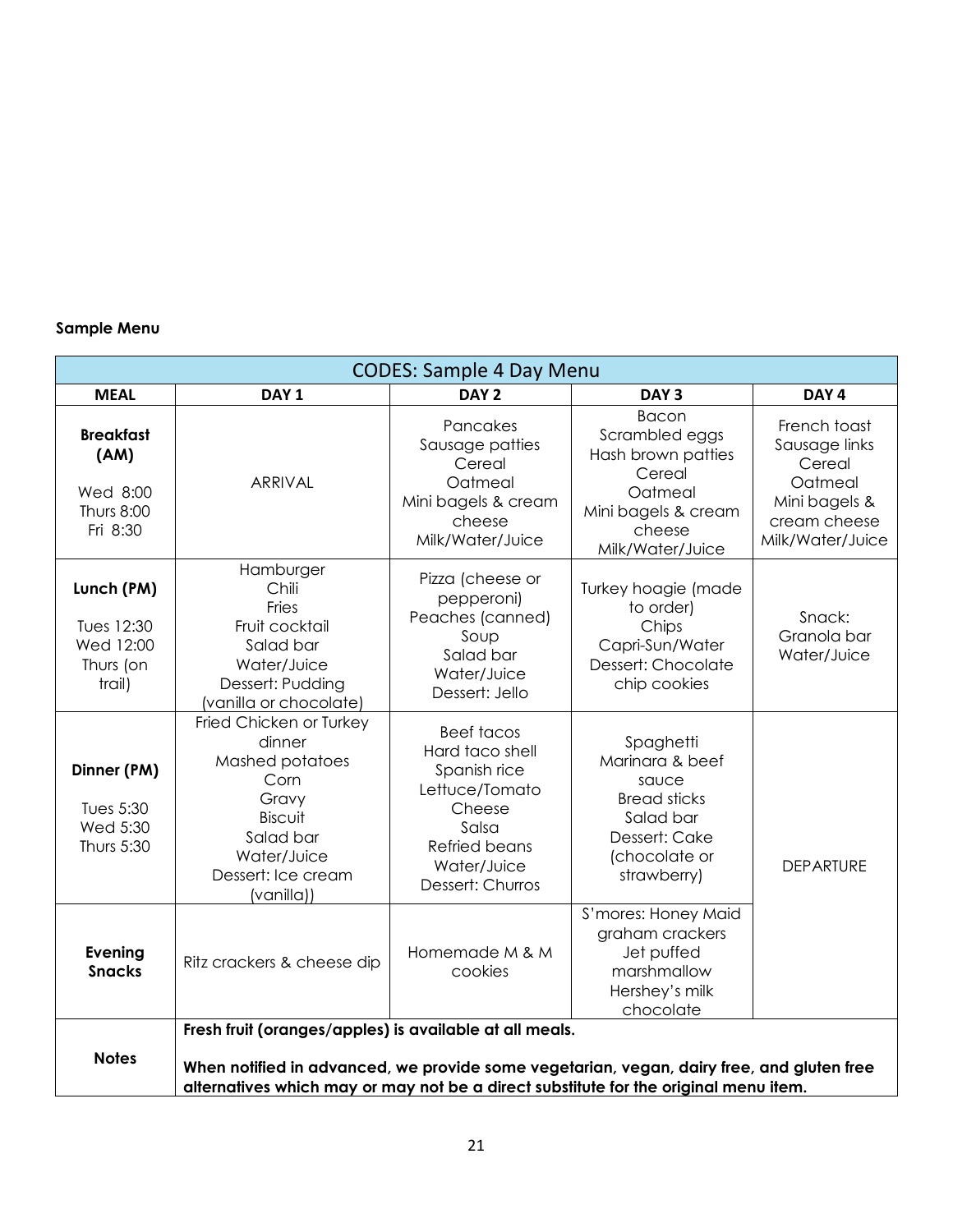## EVALUATIONS AND CONTRACTS

Please use the following evaluation to honestly analyze your physical abilities and behavior patterns to gain a better understanding of your potential for success as a camp chaperone.

## **SELF-EVALUATION FOR SCHOOL-PROVIDED CHAPERONES**

Place a  $\boxed{\sqrt}$  in the appropriate box indicating your level of agreement with each statement.

| <b>HEALTH</b>                                             | <b>POOR</b> | <b>FAIR</b> | <b>AVERAGE</b> | <b>GOOD</b> | <b>SUPERIOR</b> |
|-----------------------------------------------------------|-------------|-------------|----------------|-------------|-----------------|
| I have the staming to last a strenuous day.               |             |             |                |             |                 |
| eat well-balanced meals regularly.                        |             |             |                |             |                 |
| I get sufficient sleep each night.                        |             |             |                |             |                 |
| I say no to alcohol and drugs.                            |             |             |                |             |                 |
| I am a non-smoker, or able to quit completely for 1 week. |             |             |                |             |                 |
| I engage in regular exercise.                             |             |             |                |             |                 |

| <b>PERSONAL QUALITIES</b>                     | <b>POOR</b> | <b>FAIR</b><br>2 | <b>AVERAGE</b> | <b>GOOD</b> | <b>SUPERIOR</b> |
|-----------------------------------------------|-------------|------------------|----------------|-------------|-----------------|
| am a naturally curious person.                |             |                  |                |             |                 |
| am tactful (truthful without hurting people). |             |                  |                |             |                 |
| am a very cooperative person.                 |             |                  |                |             |                 |
| am a warm & friendly person.                  |             |                  |                |             |                 |
| have a sincere liking for children/youth.     |             |                  |                |             |                 |
| am adaptable & can change plans easily.       |             |                  |                |             |                 |
| am willing to work hard (even when tired).    |             |                  |                |             |                 |
| love to have & promote fun.                   |             |                  |                |             |                 |
| am prompt/punctual.                           |             |                  |                |             |                 |
| always take the initiative.                   |             |                  |                |             |                 |
| am very dependable & responsible.             |             |                  |                |             |                 |
|                                               |             |                  |                |             |                 |

| <b>EMOTIONAL MATURITY</b>                              | <b>POOR</b> | <b>FAIR</b> | <b>AVERAGE</b> | <b>GOOD</b> | <b>SUPERIOR</b> |
|--------------------------------------------------------|-------------|-------------|----------------|-------------|-----------------|
| accept criticism well (without becoming defensive).    |             |             |                |             |                 |
| enjoy the success of others.                           |             |             |                |             |                 |
| I refrain from listening & engaging in gossip.         |             |             |                |             |                 |
| I am genuinely interested in others as well as myself. |             |             |                |             |                 |
| I refrain from outbursts of anger, tears, etc.         |             |             |                |             |                 |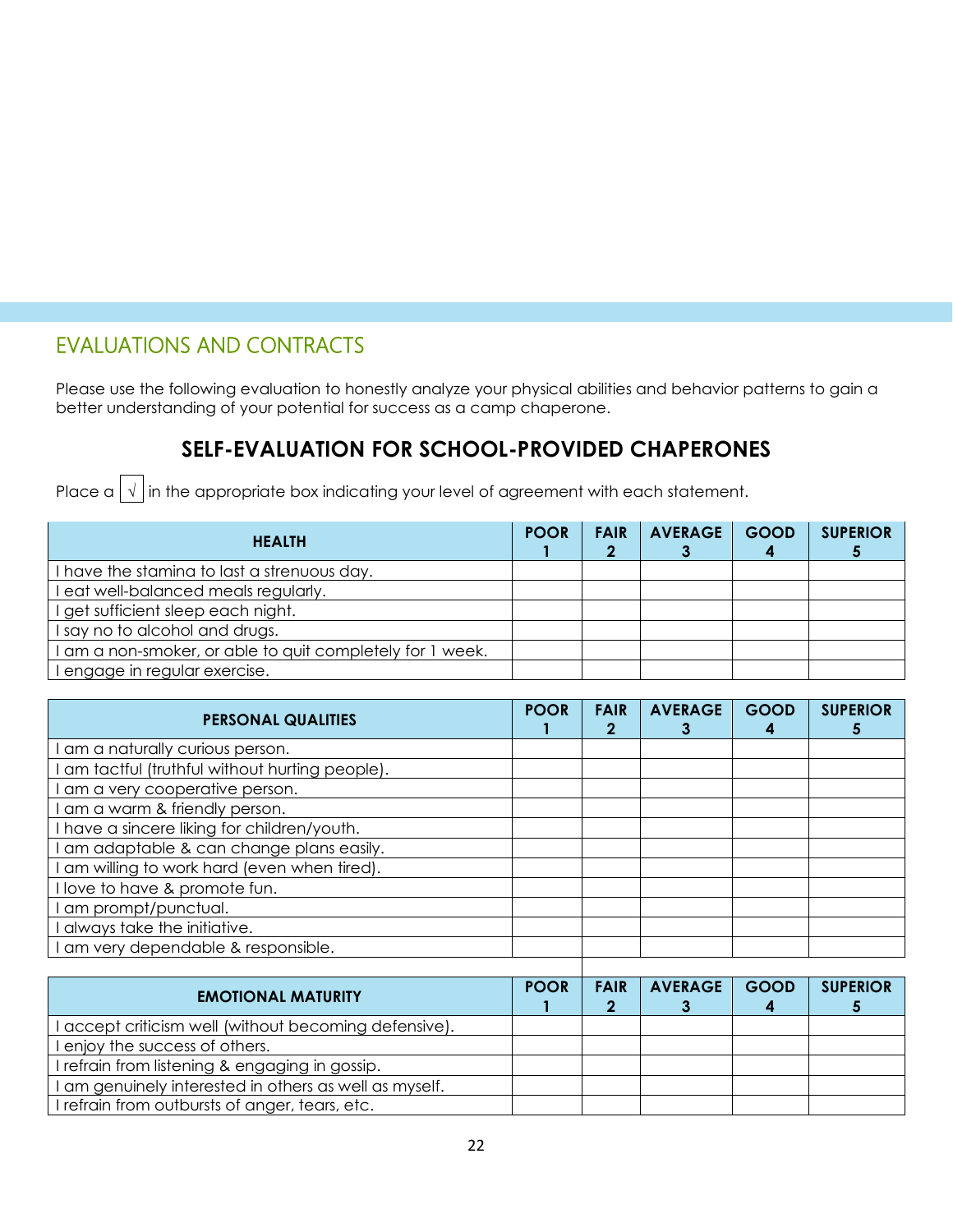| I face disagreeable duties immediately and without anger.   |  |  |
|-------------------------------------------------------------|--|--|
| I am independent (not prone to homesickness).               |  |  |
| I am able to make sound decisions & abide by them.          |  |  |
| I am usually on good terms with others.                     |  |  |
| I am able to solve problems in a calm, fair, and reasonable |  |  |
| manner.                                                     |  |  |
| I am loyal to friends.                                      |  |  |
| I am fair toward those who are different from me.           |  |  |
|                                                             |  |  |

| <b>SCORE</b> | $Total =$ | $29 =$<br><b>Divided</b><br><b>bv</b> |
|--------------|-----------|---------------------------------------|
| YOUR NAME:   |           |                                       |

Add the values of each column and get your overall score, then divide by 29. This average rating will give you an idea of your potential for success as a school-provided chaperone on a scale of 1 to 5.

## **The Chaperone 10 Point Pact**

- 1. As a chaperone, I understand that I will be serving in a capacity of great responsibility for the care of the students in my charge.
- 2. I will conduct myself in such a way that my personal behavior and appearance will serve as a positive example to the students in my charge.
- 3. I acknowledge that the students in my charge are impressionable and must be protected from unwholesome, inappropriate or dangerous language, jokes, and activities. I commit to refraining from such behavior.
- 4. I will try to help each student be an important part of the Cabin Group and the activities of the school and CODES program. When exercising classroom management or crowd control techniques, I commit to neither embarrassing nor humiliating any member of the group. I will only exercise discipline in accordance with CODES policies.
- 5. I commit to putting the emotional, mental, and physical safety of the individual and collective members of my Cabin Group above my own at all times. They will not be left without adult supervision for any reason. I will not intentionally scare, play practical jokes/pranks on, or isolate a student for any reason.
- 6. If a situation or problem arises that is beyond my ability or responsibility to handle, I will bring it to the attention of a CODES staff member or the school's teachers.
- 7. I recognize that there will be times when I am on my own in determining my personal behavior, and understand that the possession or use of alcohol, tobacco (including vaping), controlled or illegal substances, knives, firearms, explosives and any other dangerous object, as deemed so by CODES Administrative staff, is strictly prohibited and will result in immediate dismissal from camp. I agree to behave in ways that do not endanger the program or the welfare of the students.
- 8. I understand that any inappropriate behavior on my part will result in immediate dismissal from the program, and possibly further consequences outside of camp.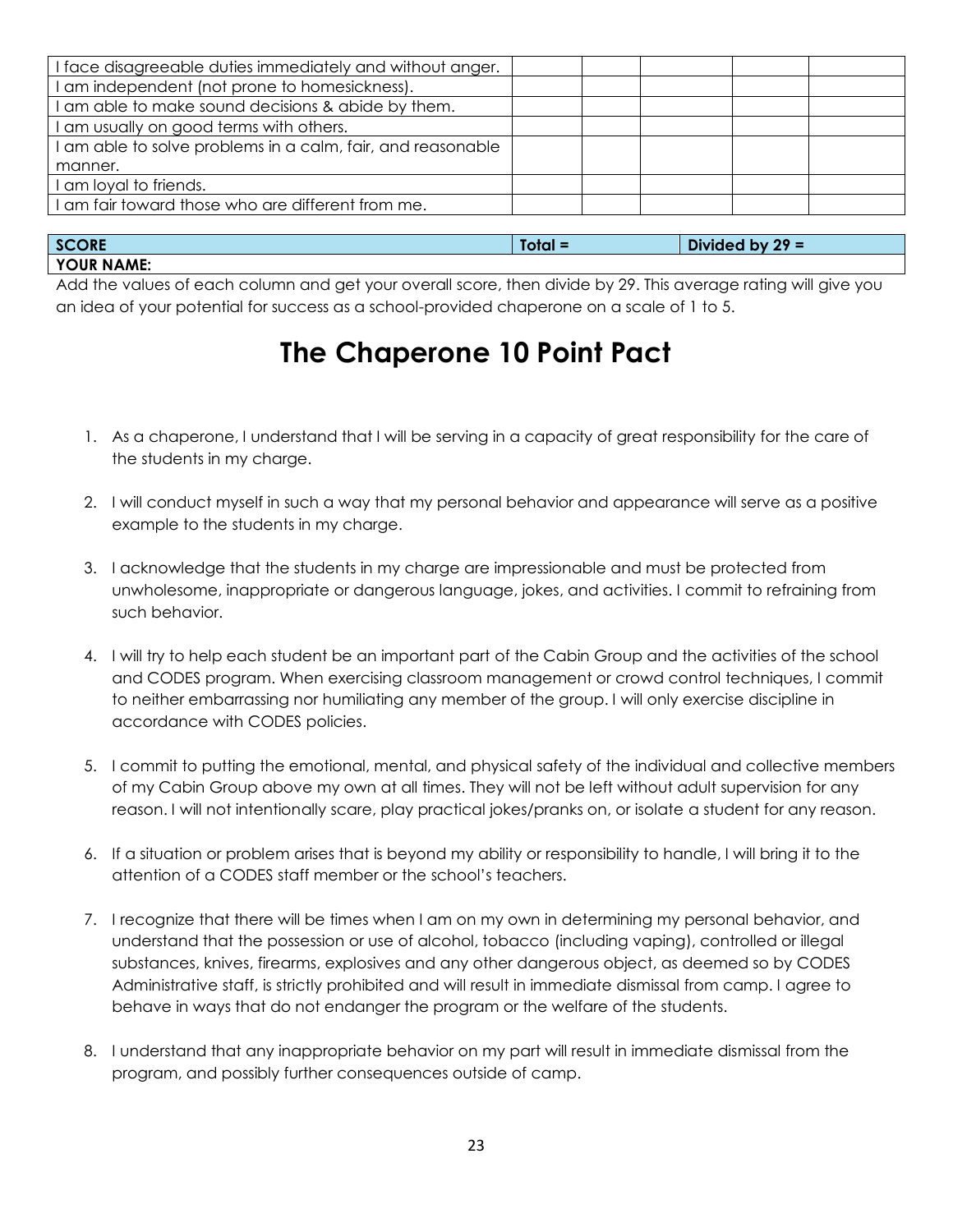- 9. If, after being selected as a chaperone, I am unable to attend camp, I will notify my school immediately.
- 10. I am hereby advised to never be alone with a student. I commit to always abiding by the "truddy" rule, stating that all individuals (students and adults) must be in groups of three or more when at camp. I will conduct myself with the highest level of integrity and protect myself from false allegations by only having appropriate contact with students in accordance with CODES' CamperProtect policies. I am also obligated to immediately report (to any CODES staff member) any and all inappropriate or suspicious conduct by another chaperone, and will assist in the filing of a formal report should an incident arise.

Signature Date Date of the Date of the Date of the Date of the Date of the Date of the Date of the Date of the Date of the Date of the Date of the Date of the Date of the Date of the Date of the Date of the Date of the Dat

 $\sqrt{2}$ 

 $\vert \ \ \vert$ 

### **PARENT-STUDENT CONTRACT**

\_\_\_\_\_\_\_\_\_\_\_\_\_\_\_\_\_\_\_\_\_\_\_\_\_\_\_\_\_\_\_\_\_\_\_\_\_\_\_\_\_\_\_\_\_\_\_\_\_\_\_\_\_\_\_ \_\_\_\_\_\_\_\_\_\_\_\_\_\_\_\_\_\_\_\_\_\_\_\_\_\_\_\_\_\_\_\_

#### **STUDENT AGREEMENT:**

By checking the boxes below, I agree to behave myself in a manner worthy of the school I represent.

| understand that if I do not follow this<br>behavior contract, I may have to leave<br>camp early.<br>I will wear the proper clothing at all times;<br>dressing appropriately for the weather. | I will come to each class with my $5 B's: (1) a$<br>backpack, (2) a bottle of water, (3) a<br>ballpoint pen or pencil, (4) a bladder that is<br>empty, and (5) a book that I will receive in<br>my first class. |      |
|----------------------------------------------------------------------------------------------------------------------------------------------------------------------------------------------|-----------------------------------------------------------------------------------------------------------------------------------------------------------------------------------------------------------------|------|
| I will communicate to my Cabin Leader or<br>Naturalist if I have an issue with a peer that I<br>cannot resolve on my own.                                                                    | I will refrain from negative behavior towards<br>myself, my fellow campers, camp staff, and<br>to camp property.                                                                                                |      |
| I will use positive language at camp.                                                                                                                                                        | I will participate in all activities and classes.                                                                                                                                                               |      |
| I will try my best to get along with and to be<br>inclusive with every student at camp.                                                                                                      | Camper Signature                                                                                                                                                                                                | Date |

#### **PARENT/GUARDIAN AGREEMENT:**

While during CODES, we want every student to have a positive and rewarding experience at camp. Students who do not follow this expectation will be dismissed from camp and must be picked up by a parent or guardian immediately (regardless of the time of day). This reflects the same consequences they would receive if attending a regular school day.

By checking the boxes, I acknowledge that I have read this information and agree to:

- $\vert \ \ \vert$ Be supportive of my student by encouraging them to follow the rules and by equipping them with the items on their packing list.
	- Understand that the following are grounds for immediate dismissal from camp, and that I must pick up my student immediately should he/she violate one of these rules: (1) fighting or stealing, (2) any activity that is inherently dangerous to self or others, (3) outright defiance or intentionally destroying property, (4) cabin raiding or pranks, (5) unauthorized leaving of cabins or entering cabins of the opposite gender,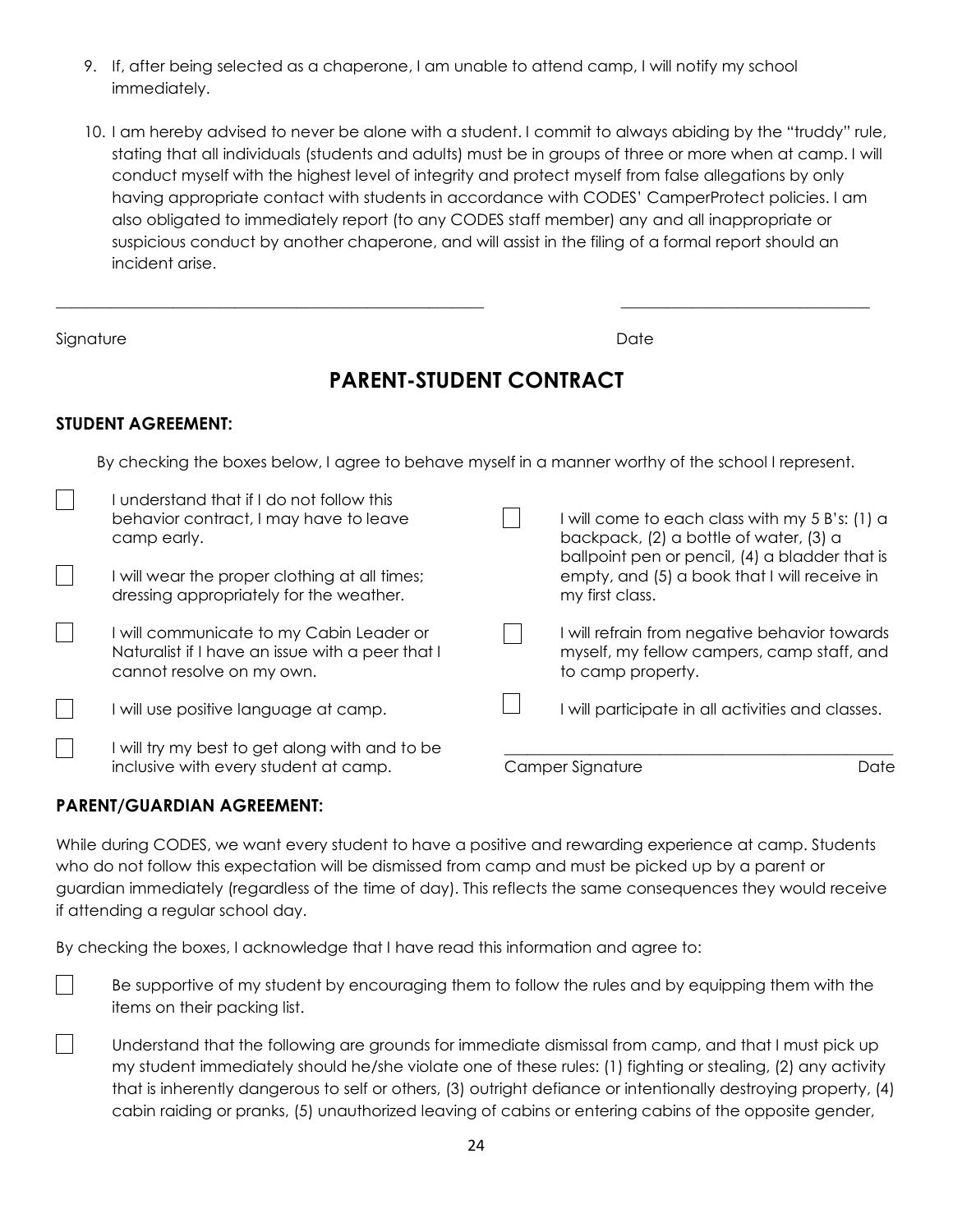(6) other behaviors at the discretion of CODES Administrative staff. (CODES Admin will never dismiss a student without consent from your school's teachers.).

Pick up my student from camp if he/she is dismissed from camp early due to illness or injury.

Be supportive and available if a CODES staff member needs to call to ask questions concerning the specific needs of my child (e.g. dietary or medical).

Talk about homesickness in advance, and advise my student on how to handle it. I will try practice separations (i.e. a weekend with grandparents or sleepover at a friend's), and will not make a "pick up deal" with my student. Instead, I will positively reinforce their camp experience.

I will make all prior arrangements with my student's school if they have specific needs at camp. I will communicate in a timely manner so my child can be well provided for.

Parent Signature: \_\_\_\_\_\_\_\_\_\_\_\_\_\_\_\_\_\_\_\_\_\_\_\_\_\_\_\_\_\_\_\_\_\_\_\_\_\_\_\_\_ Date: \_\_\_\_\_\_\_\_\_\_\_\_\_\_\_\_\_\_\_\_\_\_\_\_\_\_\_\_\_\_

 $\vert \ \ \vert$ 

 $\Box$ 

 $\Box$ 

 $\mathcal{L}_{\mathcal{A}}$ 

### 4 Day Schedule

| TUESDAY                                      | DAY 1                                                                      | THURSDAY (omitted for 3 day program)                                       |                                                            |                         | DAY <sub>3</sub> |
|----------------------------------------------|----------------------------------------------------------------------------|----------------------------------------------------------------------------|------------------------------------------------------------|-------------------------|------------------|
| 10:30 am—11:00 am                            | Arrival                                                                    |                                                                            | 7:00 am Rise-n-Shine   Meal Set-up <sup>5</sup> at 7:30 am |                         |                  |
|                                              | 11:00 am-11:55 am Orientation Meetings <sup>1</sup>                        | 7:55 $am$ $-8:00$ am Line Up   Flag                                        |                                                            |                         |                  |
| 11:55 am-12:25 pm Move into cabins           |                                                                            | 8:00 am-8:30 am BREAKFAST                                                  |                                                            |                         |                  |
|                                              | 12:25 pm-12:30 pm Line Up   Announcements                                  | 8:30 am-9:00 am Cabin Time <sup>2</sup>   Activity Prep <sup>3</sup>       |                                                            |                         |                  |
| $12:30 \text{ pm} - 1:00 \text{ pm}$         | <b>LUNCH</b>                                                               | 9:00 am-3:00 pm Line Up   Prep LUNCH   Extended Hike <sup>6</sup>          |                                                            |                         |                  |
|                                              | 1:00 pm-1:30 pm Cabin Time <sup>2</sup>   Activity Prep <sup>3</sup>       | 3:00 pm-3:45 pm Cabin Time <sup>2</sup>   Prep for Skit Night              |                                                            |                         |                  |
| 1:30 pm-3:30 pm Line Up   Class <sup>6</sup> |                                                                            | 3:45 pm-4:50 pm Recreation Time                                            |                                                            |                         |                  |
| $3:30 \text{ pm} - 3:45 \text{ pm}$          | Cabin Time <sup>2</sup>                                                    | 4:50 pm-5:25 pm Cabin Time <sup>2</sup>   Meal Set-up <sup>5</sup> at 5 pm |                                                            |                         |                  |
|                                              | 3:45 pm-4:50 pm FIRE DRILL <sup>4</sup>   Recreation Time                  | 5:25 pm-5:30 pm Line Up   Announcements   Flag                             |                                                            |                         |                  |
|                                              | 4:50 pm-5:15 pm Cabin Time <sup>2</sup>   Meal Set-up <sup>5</sup> at 5 pm | 5:30 pm-6:15 pm <b>DINNER</b>                                              |                                                            |                         |                  |
|                                              | 5:15 pm-5:30 pm Line Up   Announcements   Flag                             | 6:15 pm-6:45 pm Cabin Time <sup>2</sup>   Finalize skits                   |                                                            |                         |                  |
| $5:30 \text{ pm} - 6:15 \text{ pm}$          | <b>DINNER</b>                                                              | 6:45 pm-9:00 pm Line Up   Student Skit Night                               |                                                            |                         |                  |
|                                              | 6:15 pm-6:45 pm Cabin Time <sup>2</sup>   Activity Prep <sup>3</sup>       | 9:00 pm-10:00 pm Prepare for bed                                           |                                                            |                         |                  |
| 6:45 pm—7:15 pm                              | Line Up   Stewardship Talk                                                 |                                                                            | 10:00 pm LIGHTS OUT                                        | $(5th)$ grade, 9:45 pm) |                  |
| 7:15 pm-9:00 pm                              | Good Skit, Bad Skit                                                        |                                                                            |                                                            |                         |                  |
| $9:00 \text{ pm}$ $-10:00 \text{ pm}$        | Prepare for bed                                                            |                                                                            |                                                            |                         |                  |
|                                              | 10:00 pm LIGHTS OUT<br>(5th grade, 9:45 pm)                                |                                                                            |                                                            |                         |                  |

#### WEDNESDAY DAY 2

| Rise-n-Shine   Meal Set-up <sup>5</sup> at 7:30 am         |
|------------------------------------------------------------|
| Line Up   Flag                                             |
| <b>BREAKFAST</b>                                           |
| Cabin Time <sup>2</sup>   Activity Prep <sup>3</sup>       |
| Line Up   Class <sup>6</sup>                               |
| Cabin Time <sup>2</sup>   Prep for Skit Night              |
| Line Up   Announcements                                    |
| <b>LUNCH</b>                                               |
| Cabin Time <sup>2</sup>   Activity Prep <sup>3</sup>       |
| Line Up   Class <sup>6</sup>                               |
| Cabin Time <sup>2</sup>                                    |
| Line Up   Recreation Time                                  |
| Cabin Time <sup>2</sup>   Meal Set-up <sup>5</sup> at 5 pm |
| Line Up   Announcements   Flag                             |
| <b>DINNER</b>                                              |
| Cabin Time <sup>2</sup>   Activity Prep <sup>3</sup>       |
| Line Up   Teacher's Meeting <sup>7</sup>   Game 25         |
| Night Hike <sup>6</sup>                                    |
| Prepare for bed                                            |
| LIGHTS OUT<br>(5th grade, 9:45 pm)                         |
|                                                            |

|                                            | 7:00 am Rise-n-Shine   Meal Set-up <sup>5</sup> at 8 am |
|--------------------------------------------|---------------------------------------------------------|
|                                            | 7:55 am—8:15 am Move out of cabins                      |
| 8:15 am-8:30 am Line Up   Flag             |                                                         |
| 8:30 am-9:00 am <b>BREAKFAST</b>           |                                                         |
| 9:00 am-10:15 am Review Class <sup>6</sup> |                                                         |
|                                            | 10:15 am-10:45 am Teacher's Meeting7   Goodbyes         |
|                                            | 10:45 am Departure                                      |
|                                            |                                                         |

FRIDAY DAY AND THE CONTROL CONTROL CONTROL CONTROL CONTROL CONTROL CONTROL CONTROL CONTROL CONTROL CONTROL CONTROL CONTROL CONTROL CONTROL CONTROL CONTROL CONTROL CONTROL CONTROL CONTROL CONTROL CONTROL CONTROL CONTROL CON